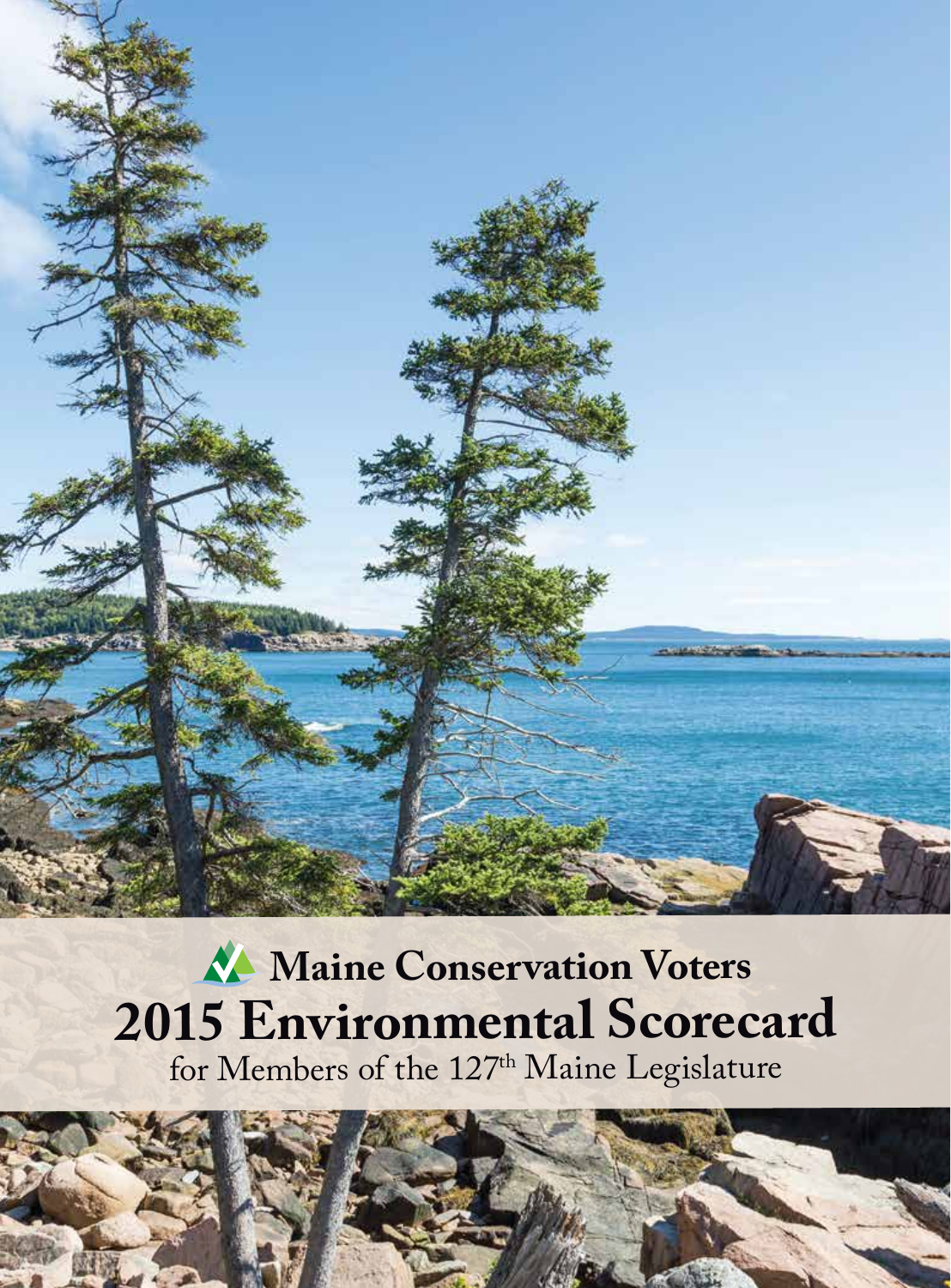

## **Maine Conservation Voters**

Maine Conservation Voters plays a critical role in turning public support for conservation into new laws to protect our air, land, water and wildlife. As a result of successful campaign strategies, a focused policy agenda, and sharp accountability tools, we are building Maine's environmental movement into a powerful political force.

#### **Board of Directors**

Roger Berle, *President* Lucas St. Clair, *Vice President* Dan Amory, *Treasurer* Karen Herold, *Secretary* Nancy Anderson Michael Boland Jenn Burns Gray

#### **Advisory Board**

Robert O. Blake Leslie Harroun Gordon Glover E. Christopher Livesay Sean Mahoney

Caroline M. Pryor Neil Rolde James St. Pierre Clinton Townsend

Pete Didisheim Sherry Huber George Lapointe Adam Lee Jon Lund Jeff Pidot John Piotti Kate Williams

#### **Staff**

Maureen Drouin, *Executive Director* Beth Ahearn, Esq., *Political Director* Melissa Mann, *Advocacy Coordinator* Rani Sheaffer, *Development Director*

#### **Cover photos**

*Outside cover: Pines on Rocky Coast near Bar Harbor Inside Cover: Tidal Falls, Hancock, by Beth Ahearn*

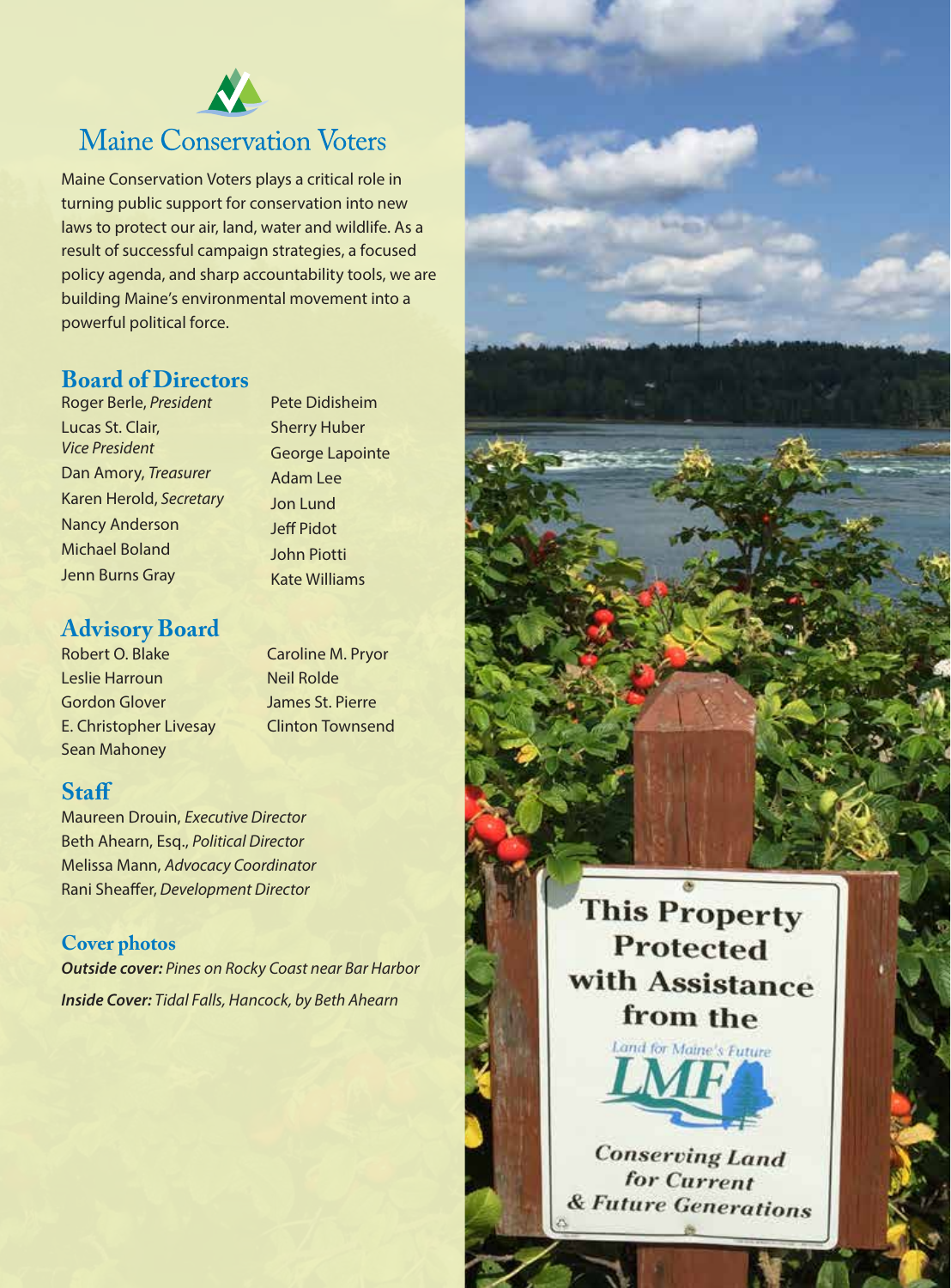# Welcome

Dear Friend of Maine's Environment,

This year's legislative session marked the beginning of Governor LePage's second term. LePage continues to put Maine's natural legacy at risk, despite overwhelming opposition from people across the state.

There is no clearer example than LePage's actions to block the Land for Maine's Future Program (LMF), which, since 1987, has protected working farms, forests and waterfronts, trails and wildlife habitats throughout Maine. LePage is holding LMF bonds hostage—bonds approved by 60 percent of Maine voters in 2010 and 2012, despite a promise to issue them when the state's hospital debt was paid off in 2013.

LePage did not keep his word in 2013 and once again is using LMF as a bargaining chip for an unrelated matter. Hundreds of people around the state have asked, "How can the Governor stand in the way of something that was approved by the voters?"

On LMF and many other environmental issues this year, legislators had their own say. Were they successful in advancing conservation and building a cleaner energy future? Did they defend current laws to protect our air, land, water and wildlife? Who supported Land for Maine's Future? And who showed courage and leadership when our environmental protections were most at risk?

Maine Conservation Voters was there at the State House every day, and we're pleased to share with you what happened in this year's Environmental Scorecard. The fights over LMF, energy and clean water are not over. We hope you will use the information provided in this scorecard to learn more about the actions of your own legislators. Once armed with the facts, please contact your lawmakers and let them know what you think about their environmental records.

Thank you for your partnership in this work!

Sincerely,



Maure

Maureen Drouin Executive Director



Roger Berle Board President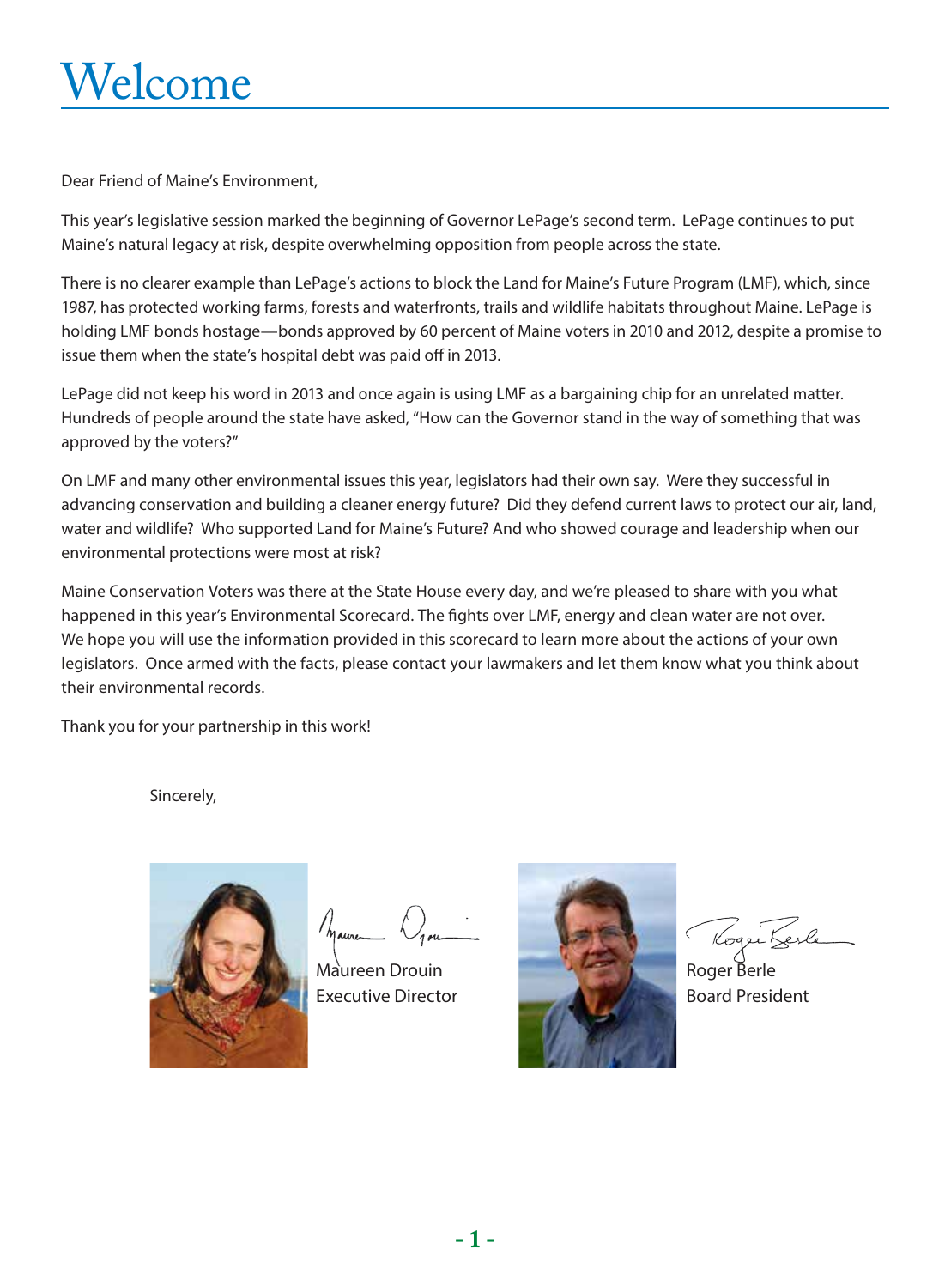# 2015 Bill Descriptions



#### **Metallic Mining Rules Rejected (LD 750) Sponsored by Rep. Ralph Chapman**

*An Act to Allow Regulated Metal Mining in Maine* The Legislature defeated metallic mining rules submitted by the Department of Environmental Protection. The same rules were submitted to and rejected by the 126th Legislature. The Environment and Natural Resources Committee spent significant

time reworking the rules this session and voted 8-5 to approve them. However, the rules still did not adequately protect clean water or taxpayers from paying the cost of cleanup and were rejected by large majorities in the House and Senate. By law, the 1991 metallic mining rules will remain in effect until new rules are approved by the Legislature.

NO IS THE PRO ENVIRONMENT VOTE IN THE HOUSE • YES IS THE PRO ENVIRONMENT VOTE IN THE SENATE

#### **Final Outcome: Rules rejected**

- $\blacktriangleright$  House Roll Call # 156 (June 4, 2015) Yes 36, No 109
- $\blacktriangleright$  Senate Roll Call # 287 (June 17, 2015) Yes 26, No 8



### **Energy Efficiency Funding Replaced: "AND" (LD 1215) Sponsored by Rep. Sara Gideon**

*An Act To Provide Lower Energy Costs to Maine Businesses and Residences by Carrying Out the Legislature's Intent Regarding Funding of the Efficiency Maine Trust* The Legislature restored energy efficiency funding to the Efficiency Maine Trust.

In March, the Public Utilities Commission slashed \$38 million from energy efficiency programs. The funding cut was the result of a clerical error in the omnibus energy bill of 2013 – the word "AND" had been erroneously omitted. Rep. Gideon sponsored a bill to fix the error and restore the energy efficiency funding. The bill overwhelmingly passed both bodies and was vetoed by Governor LePage. In an act of solidarity and good governance, the Legislature unanimously overrode the Governor's veto. This was one of the bills the Governor held hostage; offering to sign the bill in exchange for more control over Efficiency Maine. The Legislature did not agree to the Governor's terms.

YES IS THE PRO ENVIRONMENT VOTE

#### **Final Outcome: Bill vetoed by Governor; veto override successful**

- $\blacktriangleright$  House Roll Call # 387 (June 23, 2015) Yes 144, No 0
- $\triangleright$  Senate Roll Call # 371 (June 23, 2015) Yes 35, No 0



### **Land for Maine's Future (LMF) Bonds Withheld (LD 1378) Sponsored by Sen. Roger Katz**

#### *An Act To Amend the Laws Governing the Issuance of Bonds and To Effectuate the Issuance of Bonds To Support Maine's Natural Resource-based Economy*

The Governor continues to withhold Land for Maine's Future funding, approved

by voters in 2010 and 2012. LMF supports the conservation of farms, forests, waters and recreational access. The Governor held the bonds hostage in 2013 until a hospital debt was paid. The debt was paid and the Governor promised, in writing, to release the bonds. The Governor broke his promise and held the bonds hostage again this year, subverting the will of Maine voters. This time, LePage demanded an increase of timber harvesting on public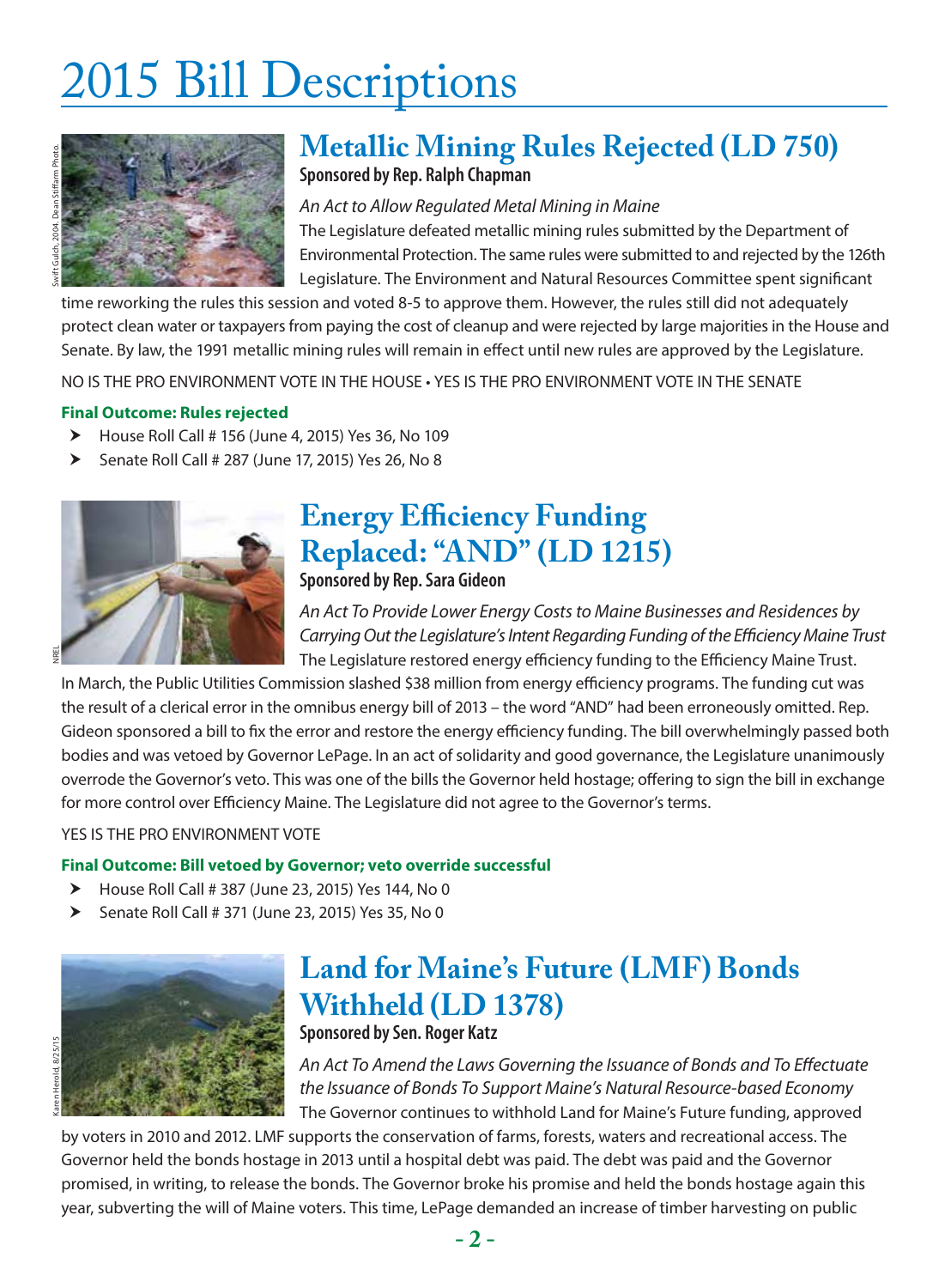## 2015 Bill Descriptions (continued)

lands above current sustainable levels, to fund unrelated heating programs. Sen. Katz sponsored a bill to require Governor LePage to release the LMF bonds. The Legislature voted to support the bill but the Governor vetoed it. On the last day of the session, the Senate voted to override the veto, but the House failed to override it by five votes. Six representatives switched their votes after receiving intense pressure from the Governor's office. Despite this tremendous disappointment, immediately following the vote, another bill was amended (LD 1454) to direct the Governor to release the LMF bonds. This bill was passed by both bodies and will likely be vetoed by the Governor in January. The Legislature will have a chance to override this potential new veto in 2016.

#### YES IS THE PRO ENVIRONMENT VOTE

#### **Final Outcome: Bill vetoed by Governor; veto override failed**

- $\blacktriangleright$  House Roll Call #460 (July 16, 2015) Yes 91, No 52
- $\blacktriangleright$  Senate Roll Call #426 (July 16, 2015) Yes 25, No 9



## **Diversion of Increased Timber Harvesting Revenue Thwarted (LD 1397)**

**Sponsored by Rep. Jeff Timberlake (Governor's bill)**

*An Act to Establish the Affordable Heating from Maine's Forests Fund* The Legislature voted against diverting timber harvesting revenue from public land stewardship. One of Governor LePage's priorities has been to increase timber

harvesting on public lands and use the revenue to fund unrelated heating programs. The Legislature rejected this proposal, as did the 126th Legislature in 2014 (see LD 1838). The diversion of timber revenue was soundly defeated in the House and unanimously in the Senate. Relatedly, the Legislature established a commission to review the use of revenue generated by harvesting on public lands as well as sustainable harvest levels.

YES IS THE PRO ENVIRONMENT VOTE

#### **Final Outcome: Bill died**

- $\blacktriangleright$  House Roll Call #272 (June 16, 2015) Yes 91, No 58
- $\blacktriangleright$  No Senate Vote



### **Regulatory "Takings" Change Defeated (LD 309) Sponsored by Sen. Ron Collins**

*An Act to Connect the Citizens of the State to the State's Natural Resources by Establishing Standards for Relief from Regulatory Burdens*

The Legislature defeated regulatory "takings" legislation, which would have required the state to pay landowners if future laws passed by the Legislature arguably reduced their property values significantly. If the state could not afford to pay, the landowner would have been permitted to disregard the law. This legislation threatened to freeze the passage of any future environmental law or regulation because of the potential financial consequences to the state. The Senate passed the "takings" bill and the House rejected it. As a result, the bill died.

YES IS THE PRO ENVIRONMENT VOTE IN THE HOUSE • NO IS THE PRO ENVIRONMENT VOTE IN THE SENATE

#### **Final Outcome: Bill died**

- $\blacktriangleright$  House Roll Call #201 (June 10, 2015) Yes 85, No 64
- $\blacktriangleright$  Senate Roll Call #134 (June 3, 2015) Yes 19, No 16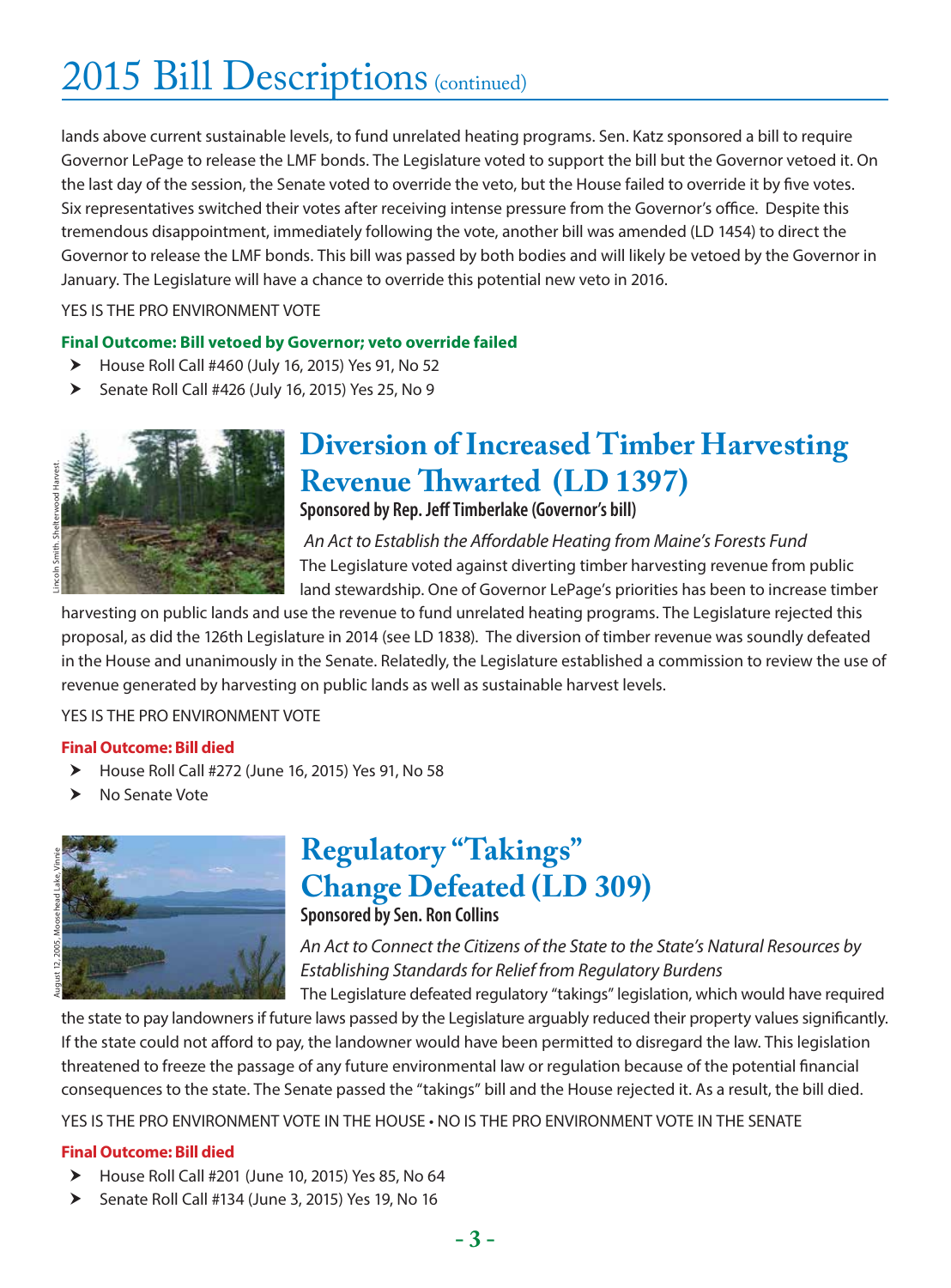# 2015 House Scorecard

|                 | pro-environment vote               |       |                 |                         |                      |                           |                   |
|-----------------|------------------------------------|-------|-----------------|-------------------------|----------------------|---------------------------|-------------------|
|                 | anti-environment vote              |       |                 |                         |                      |                           |                   |
|                 | unexcused absence                  |       |                 |                         |                      |                           |                   |
|                 | excused absence<br>Е               | Score |                 |                         |                      |                           |                   |
|                 | deceased<br>ı                      | 2015  | Mining          | Land for Maine's Future | Energy Efficiency    | Takings                   | Timber Harvesting |
|                 |                                    |       |                 |                         |                      |                           |                   |
| <b>DISTRICT</b> |                                    |       | LD 750          | LD 1378                 | LD 1215              | LD 309                    | LD 1397           |
|                 | 138 Alley (D-BEALS)                | 5/5   | $\checkmark$    | √                       | $\checkmark$         | ✔                         | $\checkmark$      |
|                 | 67 <b>Austin</b> (R-GRAY)          | 1/5   | X               | ×                       | $\checkmark$         | X                         | X                 |
| 8               | <b>Babbidge (D-KENNEBUNK)</b>      | 5/5   | $\checkmark$    | $\checkmark$            | $\checkmark$         | $\checkmark$              | $\checkmark$      |
| 35              | <b>Bates (D-WESTBROOK)</b>         | 5/5   | $\checkmark$    | $\checkmark$            | $\checkmark$         | $\blacklozenge$           | $\blacklozenge$   |
| 33              | <b>Battle (R-SOUTH PORTLAND)</b>   | 3/5   | $\checkmark$    | ×                       | $\checkmark$         | $\checkmark$              | X                 |
| 2               | <b>Beavers (D-SOUTH BERWICK)</b>   | 5/5   | $\checkmark$    | $\blacklozenge$         | $\blacklozenge$      | $\checkmark$              | $\checkmark$      |
|                 | 110 Beck (D-WATERVILLE)            | 5/5   | $\checkmark$    | $\checkmark$            | $\checkmark$         | $\checkmark$              | $\checkmark$      |
| 93              | <b>Beebe-Center (D-ROCKLAND)</b>   | 5/5   | $\checkmark$    | $\checkmark$            | $\checkmark$         | $\checkmark$              | $\blacklozenge$   |
|                 | 63 Bickford (R-AUBURN)             | 2/5   | X               | X                       | $\checkmark$         | X                         | $\checkmark$      |
|                 | 114 <b>Black</b> (R-WILTON)        | 3/5   | $\checkmark$    | $\blacklozenge$         | $\checkmark$         | $\boldsymbol{\mathsf{x}}$ | X                 |
| 3               | <b>Blume</b> (D-YORK)              | 5/5   | $\checkmark$    | $\checkmark$            | $\checkmark$         | $\checkmark$              | $\checkmark$      |
| 61              | <b>Brooks (D-LEWISTON)</b>         | 5/5   | $\blacklozenge$ | $\checkmark$            | $\blacklozenge$      | $\blacklozenge$           | $\blacklozenge$   |
|                 | 24 Bryant (D-WINDHAM)              | 5/5   | √               | √                       | $\checkmark$         | $\checkmark$              | $\checkmark$      |
|                 | 113 <b>Buckland</b> (R-FARMINGTON) | 1/5   | X               | ×                       | $\blacklozenge$      | X                         | ×                 |
|                 | 96 Burstein (D-LINCOLNVILLE)       | 5/5   | $\checkmark$    | $\checkmark$            | $\checkmark$         | $\checkmark$              | $\checkmark$      |
|                 | 21 Campbell (I-NEWFIELD)           | 5/5   | $\blacklozenge$ | $\checkmark$            | $\checkmark$         | $\checkmark$              | $\blacklozenge$   |
|                 | 130 Campbell (R-ORRINGTON)         | 2/5   | X               | X                       | $\checkmark$         | X                         | ✔                 |
|                 | 46 Chace (R-DURHAM)                | 2/5   | X               | $\checkmark$            | $\checkmark$         | X                         | ×                 |
|                 | 133 Chapman (D-BROOKSVILLE)        | 4/5   | $\checkmark$    | A                       | $\checkmark$         | $\checkmark$              | $\checkmark$      |
| 15              | <b>Chenette (D-SACO)</b>           | 4/5   | $\blacklozenge$ | $\checkmark$            | A                    | $\checkmark$              | $\blacklozenge$   |
|                 | 40 Chipman (I-PORTLAND)            | 5/5   | $\checkmark$    | √                       | $\checkmark$         | ✔                         | $\checkmark$      |
|                 | 47 Cooper (D-YARMOUTH)             | 5/5   | $\checkmark$    | $\checkmark$            | $\checkmark$         | $\blacklozenge$           | $\blacklozenge$   |
|                 | 25 Corey (R-WINDHAM)               | 5/5   | ✔               |                         | $\blacklozenge$      | √                         | √                 |
|                 | 56 Crafts (R-LISBON)               | 1/5   | ×               | $\blacktriangle$        | $\sqrt{ }$           | ×                         | ×                 |
| 49              | Daughtry (D-BRUNSWICK)             | 5/5   | ✔               | ✔                       | ✔                    | √                         | ✔                 |
| 101             | Davitt (D-HAMPDEN)                 | 5/5   | $\checkmark$    | $\checkmark$            | $\blacklozenge$      | $\checkmark$              | ✔                 |
| 52              | DeChant (D-BATH)                   | 5/5   | $\checkmark$    | ✔                       | $\checkmark$         | ✔                         | $\checkmark$      |
| 90              | <b>Devin (D-NEWCASTLE)</b>         | 4/5   | $\checkmark$    | ✔                       | A                    | $\checkmark$              | $\blacklozenge$   |
| 72              | <b>Dillingham (R-OXFORD)</b>       | 1/5   | X               | X                       | $\checkmark$         | ×                         | X                 |
| 43              | <b>Dion</b> (D-PORTLAND)           | 5/5   | $\checkmark$    | $\blacklozenge$         | $\blacklozenge$      | $\checkmark$              | $\blacklozenge$   |
| 85              | <b>Doore</b> (D-AUGUSTA)           | 5/5   | $\checkmark$    | $\checkmark$            | $\checkmark$         | $\checkmark$              | ✔                 |
| 121             | <b>Duchesne</b> (D-HUDSON)         | 3/5   | X               | $\checkmark$            | A                    | $\blacklozenge$           | ✔                 |
|                 | 118 Dunphy (R-EMBDEN)              | 4/5   | $\checkmark$    | ×                       | $\checkmark$         | $\checkmark$              | √                 |
|                 | 122 Dunphy (D-OLD TOWN)            | 5/5   | $\checkmark$    | $\checkmark$            | $\blacklozenge$      | $\blacklozenge$           | $\blacklozenge$   |
|                 | 148 Edgecomb (R-FORT FAIRFIELD)    | 1/5   | X               | ×                       | $\checkmark$         | X                         | X                 |
| 65              | <b>Espling (R-NEW GLOUCESTER)</b>  | 3/5   | $\blacklozenge$ | X                       | $\blacktriangledown$ | ×                         | $\blacklozenge$   |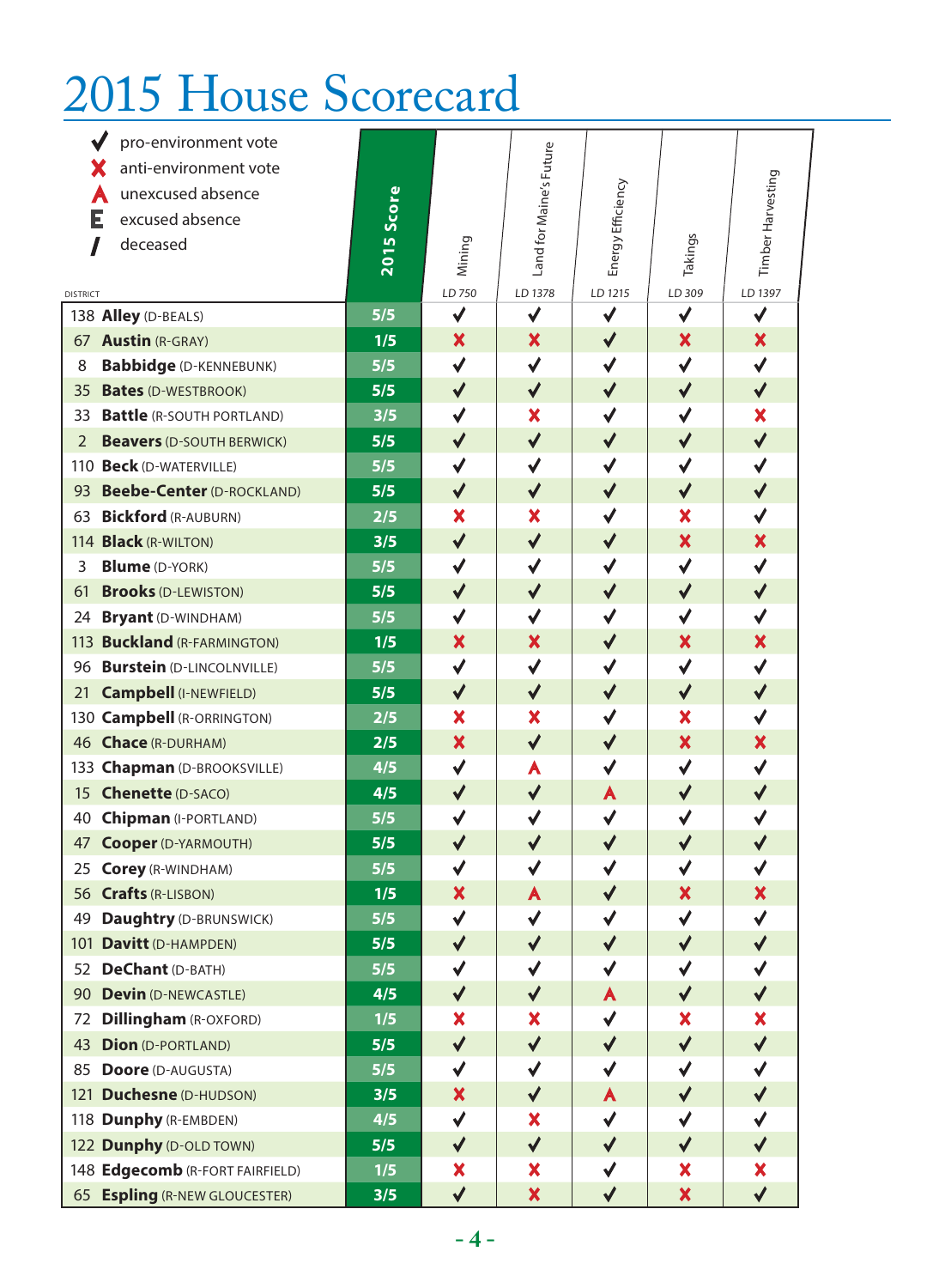|                 | pro-environment vote             |            |                           |                           |                   |                           |                   |
|-----------------|----------------------------------|------------|---------------------------|---------------------------|-------------------|---------------------------|-------------------|
|                 | anti-environment vote<br>Х       |            |                           |                           |                   |                           |                   |
|                 | unexcused absence                |            |                           |                           |                   |                           |                   |
|                 | Е<br>excused absence             |            |                           |                           |                   |                           |                   |
|                 | deceased                         | 2015 Score | Mining                    | Land for Maine's Future   | Energy Efficiency | Takings                   | Timber Harvesting |
|                 |                                  |            |                           |                           |                   |                           |                   |
| <b>DISTRICT</b> |                                  |            | LD 750                    | LD 1378                   | LD 1215           | LD 309                    | LD 1397           |
| 91              | Evangelos (U-FRIENDSHIP)         | 5/5        | $\checkmark$              | $\checkmark$              | $\checkmark$      | $\checkmark$              | $\checkmark$      |
| 6               | <b>Eves (D-NORTH BERWICK)</b>    | 5/5        | $\checkmark$              | $\checkmark$              | $\checkmark$      | $\checkmark$              | $\blacklozenge$   |
|                 | 37 Farnsworth (D-PORTLAND)       | 5/5        | ✔                         | ✔                         | ✔                 | ✔                         | $\checkmark$      |
| 111             | Farrin (R-NORRIDGEWOCK)          | 2/5        | X                         | ×                         | $\checkmark$      | ×                         | $\blacklozenge$   |
| 11              | Fecteau (D-BIDDEFORD)            | 5/5        | √                         | √                         | $\checkmark$      | ✔                         | √                 |
| 7               | Foley (R-WELLS)                  | 3/5        | $\checkmark$              | $\checkmark$              | $\checkmark$      | X                         | ×                 |
|                 | 80 Fowle (D-VASSALBORO)          | 5/5        | $\checkmark$              | √                         | $\checkmark$      | $\checkmark$              | $\checkmark$      |
|                 | 100 Fredette (R-NEWPORT)         | 1/5        | X                         | ×                         | $\checkmark$      | ×                         | ×                 |
|                 | 124 Frey (D-BANGOR)              | 4/5        | A                         | $\checkmark$              | $\checkmark$      | $\checkmark$              | $\checkmark$      |
|                 | 34 Gattine (D-WESTBROOK)         | 4/5        | A                         | $\checkmark$              | $\checkmark$      | $\checkmark$              | $\checkmark$      |
|                 | 20 Gerrish (R-LEBANON)           | 2/5        | $\checkmark$              | ×                         | $\checkmark$      | X                         | X                 |
|                 | 48 Gideon (D-FREEPORT)           | 5/5        | $\blacklozenge$           | $\checkmark$              | $\checkmark$      | $\checkmark$              | $\blacklozenge$   |
|                 | 74 Gilbert (D-JAY)               | 5/5        | $\checkmark$              | $\checkmark$              | $\checkmark$      | $\checkmark$              | $\checkmark$      |
| 98              | <b>Gillway</b> (R-SEARSPORT)     | 0/5        | $\boldsymbol{\mathsf{x}}$ | $\boldsymbol{\mathsf{x}}$ | A                 | ×                         | ×                 |
|                 | 69 Ginzler (R-BRIDGTON)          | 2/5        | $\checkmark$              | X                         | $\checkmark$      | X                         | ×                 |
|                 | 60 Golden (D-LEWISTON)           | 5/5        | $\blacklozenge$           | $\blacklozenge$           | $\blacklozenge$   | $\blacklozenge$           | $\blacklozenge$   |
|                 | 127 Goode (D-BANGOR)             | 5/5        | √                         | $\checkmark$              | $\checkmark$      | $\checkmark$              | √                 |
|                 | 83 Grant (D-GARDINER)            | 5/5        | $\checkmark$              | $\checkmark$              | $\checkmark$      | $\checkmark$              | $\checkmark$      |
|                 | 82 Greenwood (R-WALES)           | 2/5        | $\checkmark$              | ×                         | $\checkmark$      | X                         | ×                 |
|                 | 12 Grohman (D-BIDDEFORD)         | 5/5        | $\blacklozenge$           | $\checkmark$              | $\blacklozenge$   | $\checkmark$              | $\blacklozenge$   |
|                 | 102 Guerin (R-GLENBURN)          | 2/5        | $\checkmark$              | X                         | $\checkmark$      | ×                         | X                 |
|                 | 32 Hamann (D-SOUTH PORTLAND)     | 5/5        | $\blacklozenge$           | $\checkmark$              | $\blacklozenge$   | $\blacklozenge$           | $\checkmark$      |
|                 | 142 Hanington (R-LINCOLN)        | 2/5        | ✔                         | X                         | √                 | X                         | X                 |
|                 | 87 Hanley (R-PITTSTON)           | 1/5        | $\boldsymbol{\mathsf{x}}$ | $\boldsymbol{\mathsf{x}}$ | $\sqrt{2}$        | $\boldsymbol{\mathsf{x}}$ | ×                 |
|                 | 36 Harlow (D-PORTLAND)           | 5/5        | √                         | ✔                         | ✔                 | ✔                         | ✓                 |
| 89              | <b>Hawke (R-BOOTHBAY HARBOR)</b> | 2/5        | $\checkmark$              | $\boldsymbol{\mathsf{x}}$ | $\checkmark$      | $\boldsymbol{\mathsf{x}}$ | X                 |
|                 | 117 Head (R-BETHEL)              | 1/5        | ×                         | ×                         | √                 | ×                         | X                 |
| 97              | <b>Herbig (D-BELFAST)</b>        | 5/5        | $\checkmark$              | $\checkmark$              | $\checkmark$      | $\checkmark$              | $\checkmark$      |
| 73              | <b>Herrick (R-PARIS)</b>         | 1/5        | ✔                         | A                         | A                 | ×                         | X                 |
| 81              | <b>Hickman</b> (D-WINTHROP)      | 5/5        | $\checkmark$              | $\checkmark$              | $\checkmark$      | $\checkmark$              | ✔                 |
|                 | 120 Higgins (R-DOVER-FOXCROFT)   | 4/5        | ✔                         | $\checkmark$              | $\checkmark$      | ×                         | √                 |
| 76              | <b>Hilliard (R-BELGRADE)</b>     | 3/5        | $\blacklozenge$           | $\checkmark$              | $\checkmark$      | ×                         | X                 |
| 55              | Hobart (R-BOWDOINHAM)            | 3/5        | √                         | √                         | $\checkmark$      | ×                         | X                 |
| 14              | <b>Hobbins (D-SACO)</b>          | 4/5        | A                         | $\checkmark$              | $\blacklozenge$   | $\blacklozenge$           | ✔                 |
| 13              | Hogan (D-OLD ORCHARD BEACH)      | 5/5        | ✔                         | √                         | $\checkmark$      | $\checkmark$              | √                 |
|                 | 135 Hubbell (D-BAR HARBOR)       | 5/5        | $\blacklozenge$           | ✔                         | $\checkmark$      | $\blacklozenge$           | ✔                 |
| 4               | Hymanson (D-YORK)                | 5/5        | √                         | $\checkmark$              | $\checkmark$      |                           | $\checkmark$      |
| 41              | <b>Jorgensen</b> (D-PORTLAND)    | 5/5        | ✔                         | ✔                         | ✔                 | $\blacklozenge$           | $\checkmark$      |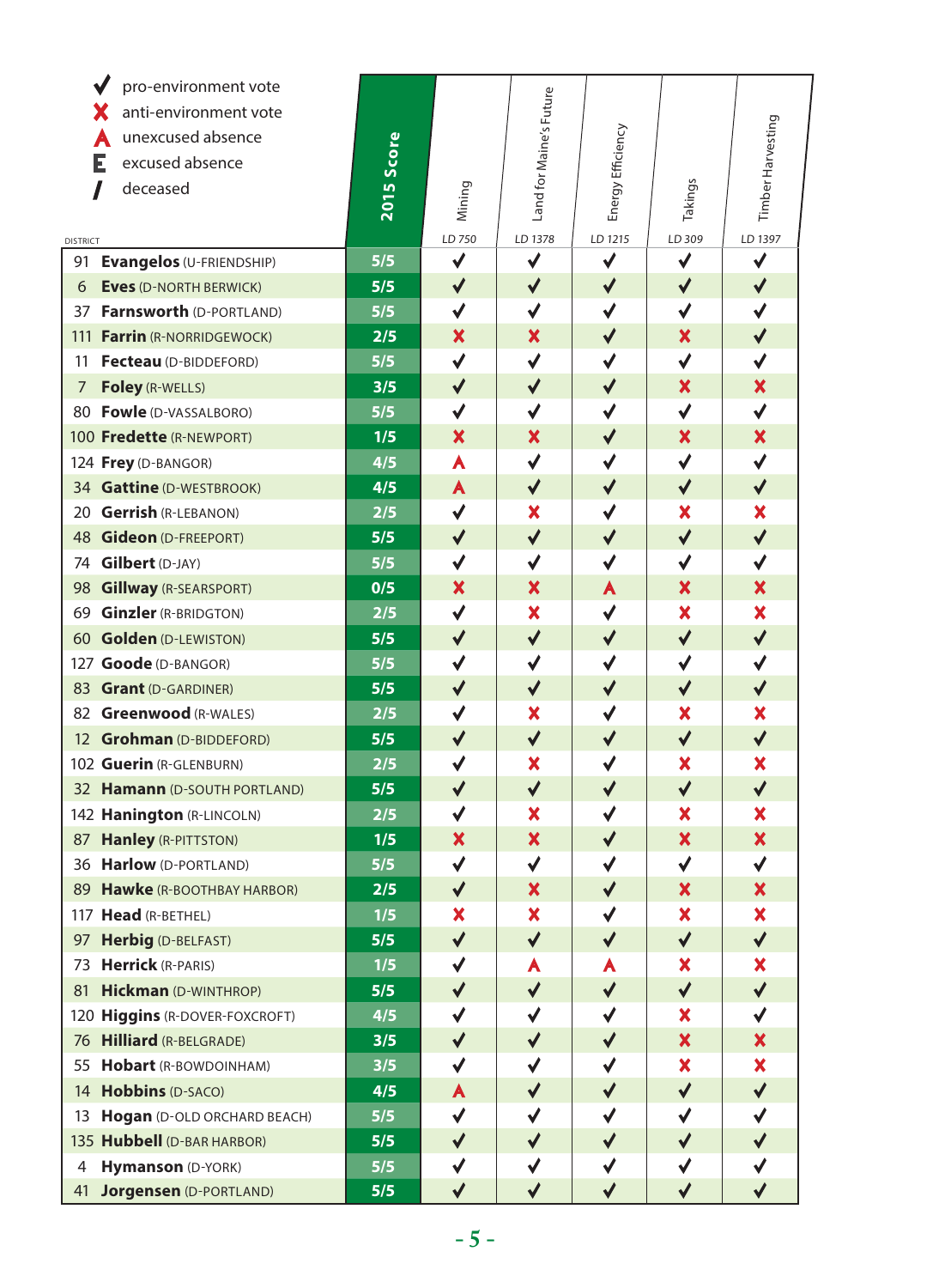| pro-environment vote                     |            |                           |                           |                   |                           |                           |
|------------------------------------------|------------|---------------------------|---------------------------|-------------------|---------------------------|---------------------------|
| anti-environment vote                    |            |                           |                           |                   |                           |                           |
| unexcused absence                        |            |                           |                           |                   |                           |                           |
| Е<br>excused absence                     |            |                           |                           |                   |                           |                           |
| deceased<br>1                            | 2015 Score | Mining                    | Land for Maine's Future   | Energy Efficiency | Takings                   | Timber Harvesting         |
| <b>DISTRICT</b>                          |            | LD 750                    | LD 1378                   | LD 1215           | LD 309                    | LD 1397                   |
| 22 Kinney (R-LIMINGTON)                  | 2/5        | $\checkmark$              | X                         | $\checkmark$      | $\boldsymbol{\mathsf{x}}$ | X                         |
| 99 Kinney (R-KNOX)                       | 2/5        | $\checkmark$              | ×                         | $\checkmark$      | ×                         | ×                         |
| 125 Kornfield (D-BANGOR)                 | 5/5        | $\checkmark$              | $\checkmark$              | $\checkmark$      | $\checkmark$              | $\checkmark$              |
| 92 Kruger (D-THOMASTON)                  | 5/5        | $\checkmark$              | $\checkmark$              | $\checkmark$      | $\checkmark$              | $\blacklozenge$           |
| 134 Kumiega (D-DEER ISLE)                | 5/5        | $\checkmark$              | $\checkmark$              | $\checkmark$      | $\checkmark$              | $\checkmark$              |
| 58 Lajoie (D-LEWISTON)                   | 4/5        | $\checkmark$              | $\checkmark$              | $\checkmark$      | $\checkmark$              | X                         |
| 137 Lockman (R-AMHERST)                  | 1/5        | $\overline{\mathbf{x}}$   | X                         | $\checkmark$      | $\boldsymbol{\mathsf{x}}$ | ×                         |
| 145 Long (R-SHERMAN)                     | 1/5        | $\boldsymbol{\mathsf{x}}$ | $\boldsymbol{\mathsf{x}}$ | $\checkmark$      | $\boldsymbol{\mathsf{x}}$ | $\boldsymbol{\mathsf{X}}$ |
| 109 Longstaff (D-WATERVILLE)             | 5/5        | $\checkmark$              | $\checkmark$              | $\checkmark$      | $\checkmark$              | $\checkmark$              |
| 132 Luchini (D-ELLSWORTH)                | 5/5        | $\checkmark$              | $\checkmark$              | $\checkmark$      | $\checkmark$              | $\checkmark$              |
| 129 Lyford (R-EDDINGTON)                 | 1/5        | X                         | ×                         | $\checkmark$      | ×                         | ×                         |
| 140 Maker (R-CALAIS)                     | 3/5        | $\checkmark$              | X                         | $\checkmark$      | $\boldsymbol{\mathsf{x}}$ | $\checkmark$              |
| 136 Malaby (R-HANCOCK)                   | 0/5        | $\boldsymbol{\mathsf{x}}$ | A                         | A                 | ×                         | ×                         |
| 16 Marean (R-HOLLIS)                     | 3/5        | $\checkmark$              | $\checkmark$              | $\checkmark$      | A                         | A                         |
| 150 Martin (D-SINCLAIR)                  | 4/5        | $\boldsymbol{\mathsf{x}}$ | $\checkmark$              | $\checkmark$      | $\checkmark$              | $\checkmark$              |
| 151 Martin (D-EAGLE LAKE)                | 4/5        | ×                         | $\checkmark$              | $\checkmark$      | $\checkmark$              | $\blacklozenge$           |
| 18 Mastraccio (D-SANFORD)                | 5/5        | $\checkmark$              | $\checkmark$              | $\checkmark$      | $\checkmark$              | $\checkmark$              |
| 107 McCabe (D-SKOWHEGAN)                 | 5/5        | $\blacklozenge$           | $\checkmark$              | $\checkmark$      | $\checkmark$              | $\blacklozenge$           |
| 66 McClellan (R-RAYMOND)                 | 2/5        | $\checkmark$              | X                         | $\checkmark$      | $\boldsymbol{\mathsf{x}}$ | X                         |
| 51 McCreight (D-HARPSWELL)               | 5/5        | $\checkmark$              | $\checkmark$              | $\checkmark$      | $\checkmark$              | $\checkmark$              |
| 149 McElwee (R-CARIBOU)                  | 1/5        | X                         | X                         | $\checkmark$      | X                         | X                         |
| 27 McLean (D-GORHAM)                     | 4/5        | $\blacklozenge$           | $\checkmark$              | $\checkmark$      | A                         | $\blacklozenge$           |
| 62 Melaragno (D-AUBURN)                  | 5/5        | $\checkmark$              | $\checkmark$              | $\checkmark$      | $\checkmark$              | $\checkmark$              |
| 30 Monaghan (D-CAPE ELIZABETH)           | 5/5        | $\checkmark$              | $\checkmark$              | $\checkmark$      | $\checkmark$              | $\checkmark$              |
| 38 Moonen (D-PORTLAND)                   | 5/5        | $\checkmark$              | $\checkmark$              | ✔                 | $\checkmark$              | $\checkmark$              |
| <b>Morrison (D-SOUTH PORTLAND)</b><br>31 | 5/5        | $\checkmark$              | ✔                         | $\checkmark$      | $\blacklozenge$           | $\blacklozenge$           |
| Nadeau (D-WINSLOW)<br>78                 | 5/5        | $\checkmark$              | ✔                         | $\checkmark$      | $\checkmark$              | √                         |
| 19<br><b>Noon</b> (DECEASED) (D-SANFORD) | 4/4        | $\blacklozenge$           | $\prime$                  | $\blacklozenge$   | $\blacktriangledown$      | ✔                         |
| <b>Nutting (R-OAKLAND)</b><br>77         | 2/5        | ×                         | X                         | ✔                 | ×                         | $\checkmark$              |
| 5<br>O'Connor (R-BERWICK)                | 3/5        | $\blacklozenge$           | $\boldsymbol{\mathsf{x}}$ | $\blacklozenge$   | $\boldsymbol{\mathsf{x}}$ | $\blacklozenge$           |
| Parry (R-ARUNDEL)<br>10                  | 2/5        | $\checkmark$              | ×                         | $\checkmark$      | ×                         | ×                         |
| 115 Peterson (D-RUMFORD)                 | 3/5        | $\boldsymbol{\mathsf{x}}$ | $\checkmark$              | $\checkmark$      | $\blacklozenge$           | ×                         |
| 108 Picchiotti (R-FAIRFIELD)             | 2/5        | X                         | $\checkmark$              | $\checkmark$      | ×                         | ×                         |
| 116 Pickett (R-DIXFIELD)                 | 2/5        | $\blacklozenge$           | X                         | $\checkmark$      | $\boldsymbol{\mathsf{x}}$ | ×                         |
| 53 Pierce (R-DRESDEN)                    | 2/5        | $\checkmark$              | ×                         | $\checkmark$      | ×                         | ×                         |
| 44 Pierce (D-FALMOUTH)                   | 4/5        | $\checkmark$              | A                         | $\checkmark$      | $\checkmark$              | $\checkmark$              |
| 86 Pouliot (R-AUGUSTA)                   | 2/5        | Α                         | $\checkmark$              | √                 | ×                         | ×                         |
| 68 Powers (D-NAPLES)                     | 5/5        | $\checkmark$              | $\blacklozenge$           | $\checkmark$      | $\blacklozenge$           | ✔                         |
| 17<br><b>Prescott (R-WATERBORO)</b>      | 1/5        | Α                         | ×                         | ✔                 | ×                         | X                         |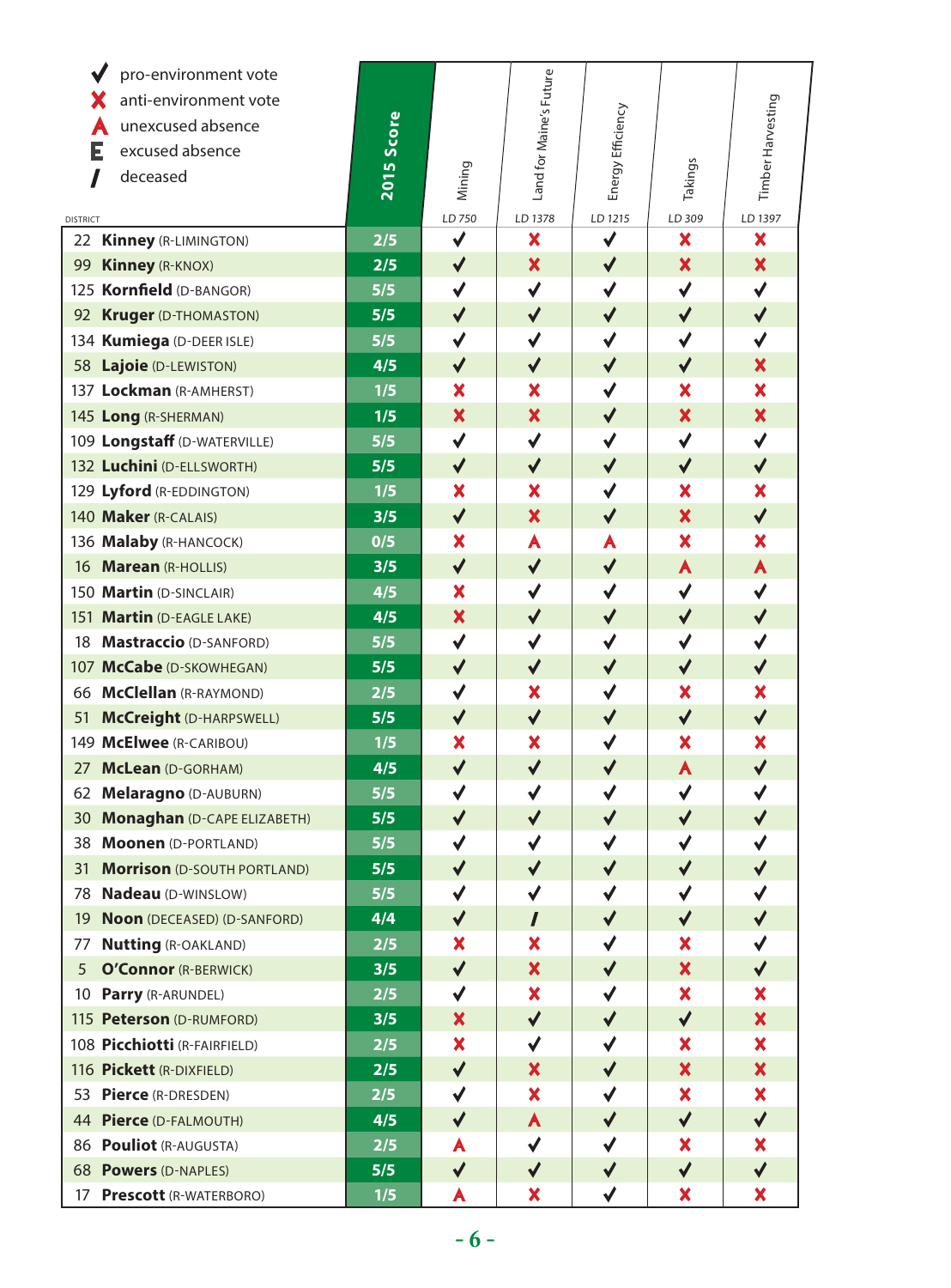| pro-environment vote<br>anti-environment vote |            |                           | Land for Maine's Future   |                   |                           |                           |
|-----------------------------------------------|------------|---------------------------|---------------------------|-------------------|---------------------------|---------------------------|
| unexcused absence                             |            |                           |                           |                   |                           |                           |
| Е<br>excused absence                          |            |                           |                           |                   |                           |                           |
| deceased                                      |            |                           |                           |                   |                           |                           |
|                                               | 2015 Score | Mining                    |                           | Energy Efficiency | Takings                   | Timber Harvesting         |
| <b>DISTRICT</b>                               |            | LD 750                    | LD 1378                   | LD 1215           | LD 309                    | LD 1397                   |
| 103 Reed (R-CARMEL)                           | 1/5        | ×                         | ×                         | $\checkmark$      | $\boldsymbol{\mathsf{x}}$ | ×                         |
| 59 Rotundo (D-LEWISTON)                       | 5/5        | $\checkmark$              | $\checkmark$              | $\checkmark$      | $\checkmark$              | $\checkmark$              |
| 39 Russell (D-PORTLAND)                       | 5/5        | $\checkmark$              | $\checkmark$              | $\checkmark$      | $\checkmark$              | √                         |
| <b>Rykerson (D-KITTERY)</b><br>1              | 5/5        | $\checkmark$              | $\checkmark$              | $\checkmark$      | $\checkmark$              | $\blacklozenge$           |
| 26 Sanborn (D-GORHAM)                         | 4/5        | $\checkmark$              | $\checkmark$              | A                 | ✔                         | √                         |
| 88 Sanderson (R-CHELSEA)                      | 2/5        | $\checkmark$              | X                         | $\checkmark$      | $\boldsymbol{\mathsf{x}}$ | X                         |
| 147 Saucier (D-PRESQUE ISLE)                  | 4/5        | $\checkmark$              | A                         | ✓                 | $\checkmark$              | √                         |
| 64 Sawicki (R-AUBURN)                         | 1/5        | ×                         | X                         | $\checkmark$      | $\boldsymbol{\mathsf{x}}$ | X                         |
| 126 Schneck (D-BANGOR)                        | 5/5        | $\checkmark$              | $\checkmark$              | $\checkmark$      | $\checkmark$              | √                         |
| <b>Seavey (R-KENNEBUNKPORT)</b><br>9          | 2/5        | $\checkmark$              | X                         | $\checkmark$      | $\boldsymbol{\mathsf{x}}$ | X                         |
| 23 Shaw (D-STANDISH)                          | 5/5        | $\checkmark$              | $\checkmark$              | $\checkmark$      | $\checkmark$              | $\checkmark$              |
| 144 Sherman (R-HODGDON)                       | 1/5        | X                         | X                         | $\checkmark$      | $\boldsymbol{\mathsf{x}}$ | X                         |
| 106 Short (D-PITTSFIELD)                      | 5/5        | $\checkmark$              | $\checkmark$              | $\checkmark$      | $\checkmark$              | $\checkmark$              |
| 28 Sirocki (R-SCARBOROUGH)                    | 1/5        | $\boldsymbol{\mathsf{x}}$ | $\boldsymbol{\mathsf{X}}$ | $\checkmark$      | $\boldsymbol{\mathsf{x}}$ | $\boldsymbol{\mathsf{x}}$ |
| 112 Skolfield (R-WELD)                        | 1/5        | ×                         | X                         | $\checkmark$      | X                         | À                         |
| 143 Stanley (D-MEDWAY)                        | 4/5        | $\boldsymbol{\mathsf{x}}$ | $\checkmark$              | $\checkmark$      | $\checkmark$              | $\blacklozenge$           |
| 119 Stearns (R-GUILFORD)                      | 3/5        | $\checkmark$              | A                         | $\checkmark$      | ×                         | $\checkmark$              |
| 105 Stetkis (R-CANAAN)                        | 1/5        | X                         | $\boldsymbol{\mathsf{x}}$ | $\checkmark$      | $\boldsymbol{\mathsf{x}}$ | X                         |
| 42 Stuckey (D-PORTLAND)                       | 5/5        | $\checkmark$              | $\checkmark$              | $\checkmark$      | $\checkmark$              | ✔                         |
| 95 Sukeforth (U-APPLETON)                     | 5/5        | $\checkmark$              | $\blacklozenge$           | $\checkmark$      | $\checkmark$              | $\blacklozenge$           |
| 54 Tepler (D-TOPSHAM)                         | 5/5        | $\checkmark$              | $\checkmark$              | $\checkmark$      | $\checkmark$              | √                         |
| 79 Theriault (R-CHINA)                        | 1/5        | X                         | ×                         | $\checkmark$      | $\boldsymbol{\mathsf{x}}$ | X                         |
| 75 Timberlake (R-TURNER)                      | 1/5        | ×                         | ×                         |                   | X                         | ×                         |
| 45 Timmons (R-CUMBERLAND)                     | 2/5        | $\checkmark$              | $\boldsymbol{\mathsf{x}}$ | $\checkmark$      | $\pmb{\mathsf{x}}$        | ×                         |
| 123 Tipping-Spitz (D-ORONO)                   | 5/5        | $\checkmark$              | √                         | ✔                 | $\checkmark$              | √                         |
| 50 Tucker (D-BRUNSWICK)                       | 5/5        | $\checkmark$              | $\blacklozenge$           | $\checkmark$      | $\blacklozenge$           | $\checkmark$              |
| 139 Tuell (R-EAST MACHIAS)                    | 3/5        | $\checkmark$              | $\checkmark$              | $\checkmark$      | ×                         | ×                         |
| 141 Turner (R-BURLINGTON)                     | 2/5        | $\checkmark$              | $\boldsymbol{\mathsf{x}}$ | $\checkmark$      | $\boldsymbol{\mathsf{x}}$ | $\boldsymbol{\mathsf{x}}$ |
| 29 Vachon (R-SCARBOROUGH)                     | 2/5        | $\checkmark$              | ×                         | $\checkmark$      | ×                         | ×                         |
| 128 Verow (D-BREWER)                          | 5/5        | $\blacklozenge$           | $\checkmark$              | $\checkmark$      | $\checkmark$              | $\checkmark$              |
| 70 Wadsworth (R-HIRAM)                        | 2/5        | $\checkmark$              | ×                         | ✔                 | X                         | ×                         |
| 104 <b>Wallace</b> (R-DEXTER)                 | 1/5        | ×                         | X                         | $\checkmark$      | $\boldsymbol{\mathsf{x}}$ | ×                         |
| 131 Ward (R-DEDHAM)                           | 3/5        | ✔                         | ✔                         | $\checkmark$      | $\boldsymbol{\mathsf{x}}$ | ×                         |
| 84 Warren (D-HALLOWELL)                       | 5/5        | $\checkmark$              | $\checkmark$              | $\checkmark$      | $\blacktriangledown$      | $\blacklozenge$           |
| 94 Welsh (D-ROCKPORT)                         | 5/5        | $\checkmark$              | √                         | $\checkmark$      | $\checkmark$              | √                         |
| 146 White (R-WASHBURN)                        | 1/5        | ×                         | X                         | $\checkmark$      | $\bm{x}$                  | ×                         |
| <b>Winsor (R-NORWAY)</b><br>71                | 1/5        | X                         | ×                         | $\checkmark$      | ×                         | ×                         |
| <b>Wood (R-SABATTUS)</b><br>57                | 1/5        | A                         | $\boldsymbol{\mathsf{x}}$ | $\checkmark$      | $\boldsymbol{\mathsf{x}}$ | ×                         |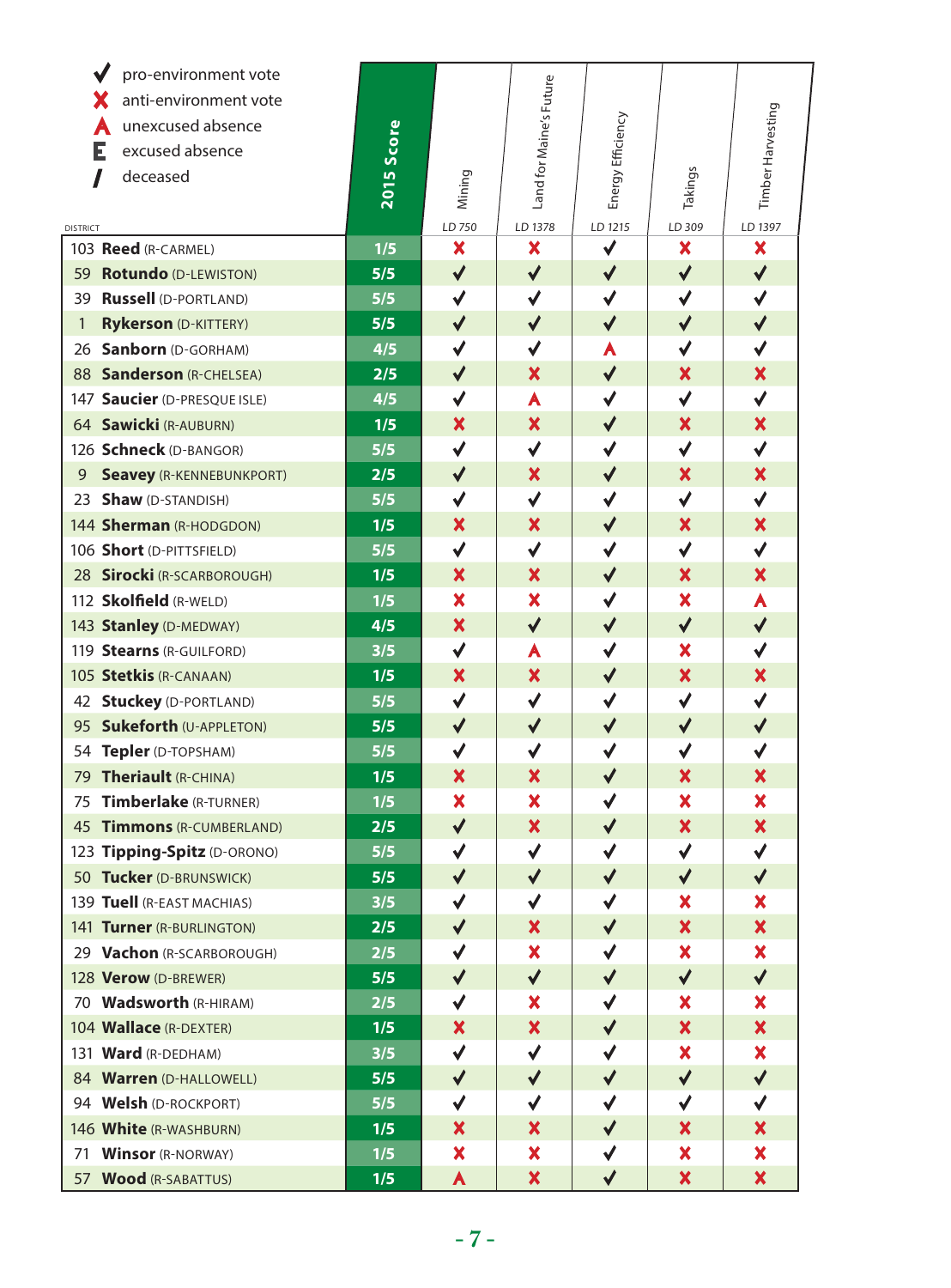# 2015 Senate Scorecard

|                 | pro-environment vote            |            |                           |                           |                   |                           |
|-----------------|---------------------------------|------------|---------------------------|---------------------------|-------------------|---------------------------|
|                 | anti-environment vote           |            |                           | Land for Maine's Future   |                   |                           |
|                 | unexcused absence<br>A          |            |                           |                           |                   |                           |
|                 | Е<br>excused absence            |            |                           |                           |                   |                           |
|                 | $\mathbf I$<br>deceased         | 2015 Score | Mining                    |                           | Energy Efficiency | Takings                   |
|                 |                                 |            |                           |                           |                   |                           |
| <b>DISTRICT</b> |                                 |            | LD 750                    | LD 1378                   | LD 1215           | LD 309                    |
| 27              | Alfond (D-CUMBERLAND)           | 4/4        | $\checkmark$              | $\checkmark$              | $\checkmark$      | $\checkmark$              |
| 23              | <b>Baker</b> (R-SAGADAHOC)      | 3/4        | $\checkmark$              | $\checkmark$              | $\checkmark$      | $\boldsymbol{\mathsf{x}}$ |
| 20              | <b>Brakey (R-ANDROSCOGGIN)</b>  | 1/4        | ×                         | ×                         | $\checkmark$      | ×                         |
| 25              | <b>Breen</b> (D-CUMBERLAND)     | 4/4        | $\checkmark$              | $\checkmark$              | $\checkmark$      | $\checkmark$              |
| 6               | <b>Burns (R-WASHINGTON)</b>     | 3/4        | $\checkmark$              | $\checkmark$              | $\checkmark$      | ×                         |
| 34              | <b>Collins (R-YORK)</b>         | 3/4        | $\checkmark$              | $\checkmark$              | $\checkmark$      | $\boldsymbol{\mathsf{x}}$ |
| 10              | <b>Cushing (R-PENOBSCOT)</b>    | 1/4        | ×                         | ×                         | ✔                 | ×                         |
| 16              | Cyrway (R-KENNEBEC)             | 3/4        | $\checkmark$              | $\checkmark$              | $\blacklozenge$   | $\boldsymbol{\mathsf{x}}$ |
| $\overline{4}$  | <b>Davis (R-PISCATAQUIS)</b>    | 2/4        | $\checkmark$              | $\boldsymbol{\mathsf{x}}$ | $\checkmark$      | ×                         |
| 26              | <b>Diamond (D-CUMBERLAND)</b>   | 3/4        | $\checkmark$              | $\checkmark$              | $\checkmark$      | $\boldsymbol{\mathsf{x}}$ |
| 5               | <b>Dill</b> (D-PENOBSCOT)       | 4/4        | $\checkmark$              | $\checkmark$              | $\checkmark$      | ✔                         |
| 32              | <b>Dutremble (D-YORK)</b>       | 4/4        | $\checkmark$              | $\checkmark$              | $\checkmark$      | $\checkmark$              |
| $\mathbf{1}$    | Edgecomb (R-AROOSTOOK)          | 1/4        | $\boldsymbol{\mathsf{x}}$ | $\boldsymbol{\mathsf{x}}$ | $\checkmark$      | $\boldsymbol{\mathsf{x}}$ |
| 24              | <b>Gerzofsky (D-CUMBERLAND)</b> | 4/4        | $\checkmark$              | $\checkmark$              | $\blacklozenge$   | $\checkmark$              |
| 9               | <b>Gratwick (D-PENOBSCOT)</b>   | 4/4        | $\checkmark$              | $\checkmark$              | $\checkmark$      | $\checkmark$              |
| 19              | <b>Hamper</b> (R-OXFORD)        | 1/4        | $\boldsymbol{\mathsf{x}}$ | $\boldsymbol{\mathsf{x}}$ | $\blacklozenge$   | $\boldsymbol{\mathsf{x}}$ |
| 28              | Haskell (D-CUMBERLAND)          | 4/4        | $\checkmark$              | $\checkmark$              | $\checkmark$      | $\checkmark$              |
| 35              | <b>Hill (D-YORK)</b>            | 4/4        | $\checkmark$              | $\checkmark$              | $\blacklozenge$   | $\checkmark$              |
| 13              | <b>Johnson</b> (D-LINCOLN)      | 4/4        | $\checkmark$              | $\checkmark$              | $\checkmark$      | $\checkmark$              |
| 15              | Katz (R-KENNEBEC)               | 4/4        | $\checkmark$              | $\checkmark$              | $\blacklozenge$   | $\checkmark$              |
| $\overline{7}$  | Langley (R-HANCOCK)             | 3/4        | $\checkmark$              | $\checkmark$              | $\checkmark$      | $\boldsymbol{\mathsf{x}}$ |
| 21              | Libby (D-ANDROSCOGGIN)          | 4/4        | $\checkmark$              | $\blacklozenge$           | $\blacklozenge$   | $\checkmark$              |
| 22              | Mason (R-ANDROSCOGGIN)          | 2/4        | $\boldsymbol{\mathsf{x}}$ | $\checkmark$              | $\checkmark$      | X                         |
| 14              | <b>McCormick (R-KENNEBEC)</b>   | 3/4        | ✔                         | $\blacklozenge$           | ✔                 | ×                         |
| 29              | <b>Millett</b> (D-CUMBERLAND)   | 4/4        | ✔                         | ✔                         | ✔                 | ✔                         |
| 12              | Miramant (D-KNOX)               | 4/4        | $\blacktriangledown$      | $\blacklozenge$           | $\blacklozenge$   | $\blacklozenge$           |
| 18              | Patrick (D-OXFORD)              | 4/4        | $\checkmark$              | $\checkmark$              | $\checkmark$      | ✔                         |
| 8               | <b>Rosen (R-HANCOCK)</b>        | 2/4        | $\blacktriangledown$      | ×                         | $\blacklozenge$   | $\boldsymbol{\mathsf{x}}$ |
| 17              | <b>Saviello (R-FRANKLIN)</b>    | 3/4        | ×                         | $\checkmark$              | $\blacklozenge$   | ✔                         |
| 11              | Thibodeau (R-WALDO)             | 1/4        | ×                         | ×                         | $\blacklozenge$   | X                         |
| 31              | Valentino (D-YORK)              | 4/4        | $\checkmark$              | $\checkmark$              | $\blacklozenge$   | ✔                         |
| 30              | <b>Volk (R-CUMBERLAND)</b>      | 1/2        | Е                         | Е                         | $\blacklozenge$   | ×                         |
| 3               | <b>Whittemore</b> (R-SOMERSET)  | 2/4        | $\checkmark$              | ×                         | $\checkmark$      | ×                         |
| $\overline{2}$  | <b>Willette (R-AROOSTOOK)</b>   | 1/4        | $\boldsymbol{\mathsf{x}}$ | ×                         | $\blacklozenge$   | $\boldsymbol{\mathsf{x}}$ |
| 33              | <b>Woodsome</b> (R-YORK)        | 3/4        | $\checkmark$              | $\checkmark$              | $\checkmark$      | X.                        |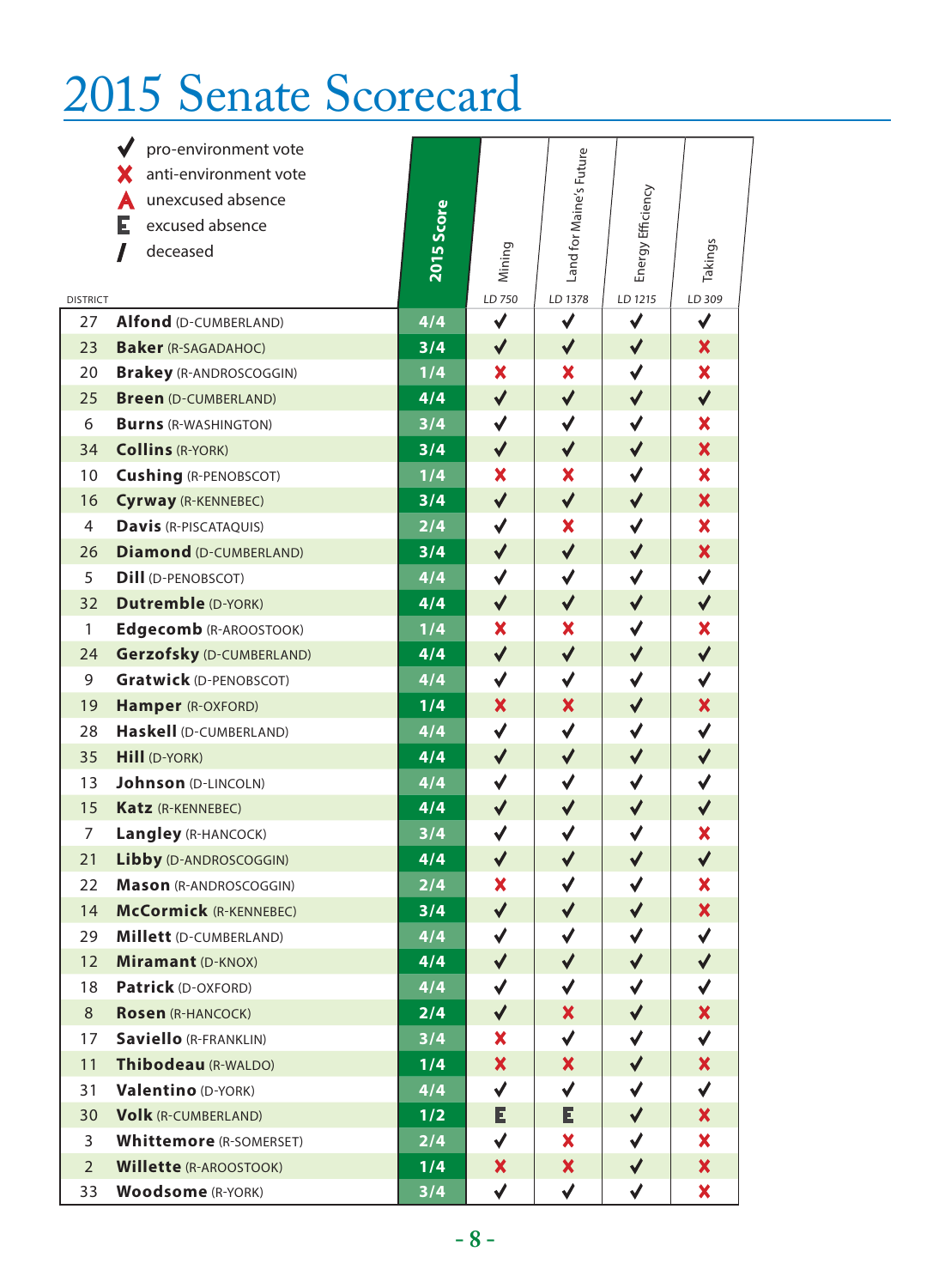## Beyond the Roll Calls– Noteworthy Actions

## **Mining Rules**



Leadership from many legislators and vocal support from concerned Mainers led to the rejection of the mining rules. **Sen. Breen** and **Rep. Tucker**, new members of the Environment and Natural Resources Committee, championed stronger rules throughout committee

deliberations. Freshmen **Reps. Battle, Corey, Foley** and **Jeff Pierce** became valuable leaders in their caucus and on the House floor. Past Legislative champions remained steadfast: **Speaker Eves, Majority Leader McCabe, Assistant Minority Leader Espling, Reps. Chapman, Chipman, Larry Dunphy, Grant, Harlow, Parry** and **Welsh**. **Rep. Saucier** voted against the rules this session, a change from last session. **Sen. Saviello** voted to support the mining rules but, during a floor speech, encouraged the Senate to reject the rules.

## **Energy Efficiency Funding**



**Assistant House Majority Leader Gideon**, **Rep. Larry Dunphy** and **Sen. Katz** championed the bill to restore energy efficiency funding ("AND"). **Rep. O'Connor** made the motion to pass the bill out of committee. **Sen. Hill** played a leadership role and sponsored a bond to

increase efficiency funding. Energy, Utility and Technology Committee chairs **Sen. Woodsome** and **Rep. Dion** skillfully guided the efficiency funding debate.

## **Release Land for Maine's Future Bonds**

**Sen. Katz** and **House Majority Leader McCabe** sponsored and championed the bill to require the release of Land for Maine's Future bonds. They both spoke passionately about honoring the will of the voters in urging release of the bonds. Other leaders on this issue were **Reps. Black, Corey, Grohman, Marean,** 

**Dan Martin**, and **Senators Breen, Johnson** and **Langley**. Six representatives initially voted in support of the bill but, disappointingly, switched their votes on the veto override: **Reps. Bickford, Guerin, Jeff Pierce, Skolfield, Timmons** and **Wood**.



Similarly, **Senators Brakey** and **Rosen** voted for the bill and against the override. **Rep. Picchiotti** had the distinction of being the sole representative to vote against the bill and in favor of the override. **Senators Cyrway** and **McCormick** also voted against the bill but in favor of the override. **Rep. Tuell** was the only Republican member of the State and Local Committee to vote for the bill in committee and on the House floor.



## **Diversion of Timber Harvesting Revenue**

The Energy, Utilities and Technology Committee voted 12-1 against the bill to divert timber harvesting revenue to an unrelated program. **Rep.** 

**Wadsworth** was the one vote in support. **Reps. Hickman** and **Marean** of the Agriculture, Conservation and Forestry Committee also worked to defeat this bill.

## **Regulatory Takings**

**Sen. Johnson** and **Reps. Moonen, Evangelos** and **Warren** of the Judiciary Committee all played

important roles in defeating the regulatory takings bill. **Senators Katz** and **Saviello** were the only Republican senators to vote against the bill. **Sen. Diamond** was the only Democratic senator to vote for it. Republican **Reps. Battle**, **Corey**, and **Larry Dunphy** were the only



Republican representatives who voted against the Takings bill in the House.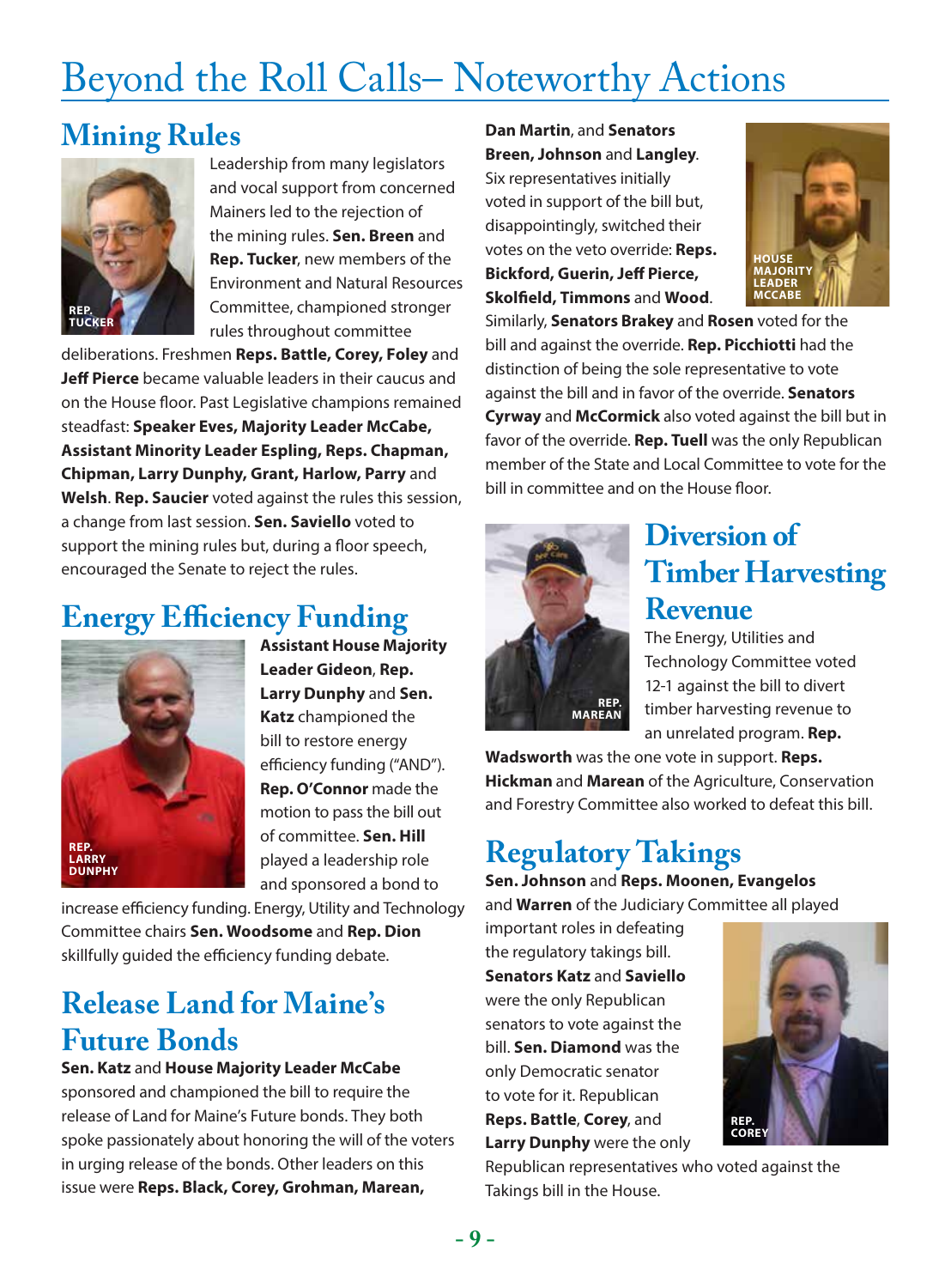## Other Noteworthy Acts

#### **SUCCESSFUL DEFENSE:**

**Energy Efficiency.** The Maine Uniform Building and Energy Code survived **Senate President Thibodeau's** bill to weaken it (LD 1191). This bill would have allowed municipalities with populations under 10,000 people to opt out of the uniform code. It passed the Senate and was defeated in the House. The Senate then amended the bill to allow municipalities with populations under 6,000 to opt out of the uniform code and sent the amended version to the House. The amended bill was narrowly defeated by a vote of 72-72. The bill died when the House and Senate could not agree on a version of the bill. The chairs of the Labor, Commerce, Research and Economic Development Committee, **Sen. Patrick** and **Rep. Herbig,** ably led the committee on this recurring issue. **Rep. Mastraccio** defended the uniform code in committee.



**Clean Energy**. LD 1400, the Governor's bill to repeal Maine's Renewable Portfolio Standard (requiring renewable energy sources as part of Maine's energy mix) and to reduce energy efficiency, was defeated. It passed in the Senate and was killed in the House. **Senators Katz** and **Langley** were the only Republicans who voted against the bill in the Senate.

**Alewives**. **Rep. Turner** introduced a bill (LD 800) to close the St. Croix River to alewives, an important fish also known as river herring. Freshman **Rep. Jeff Pierce**



led the fight to defeat the bill. The Marine Resources Committee defeated the bill in committee. It did not receive the one vote necessary to get to the House floor.

**Bottle Bill**. The Environment and Natural Resources Committee defeated a bill sponsored by **Sen. Cushing** to remove containers over 32 ounces from the bottle

bill (LD 1204). The bill failed to receive the one vote necessary to make it to the Senate floor.

**Merger**. The Governor attempted to undercut the Bureau of Parks and Lands by merging it with the Bureau of Forestry. He also proposed, in his budget, a reduction in the



number of forest rangers. Neither proposal was approved by the Legislature. The Agriculture, Conservation and Forestry Committee, by and large, opposed these measures, particularly **Reps**. **Hickman** and **Marean**.

#### **NOTABLE GAINS:**

**Wildlife**. The Inland Fisheries and Wildlife Committee unanimously approved additions to the Endangered and Threatened Species List, including three species of bats (LD 807). This bill, introduced by **Sen. Saviello**, passed the full Legislature with no debate and became law with the signature of Governor LePage.

**Lake Protection.** A bill requiring a twenty-five foot setback for the application of fertilizer from lake shores (LD 568) became law. Sponsored by **Rep. Chipman**, this bill passed 35-0 in the Senate and 145-1 in the House and became law. **Rep. Long** cast the lone opposing vote. Rep. Hilliard sponsored a bill that resulted in the Maine Municipal Association and the Maine Lakes Society convening a working group to review compliance and enforcement of Maine's Shoreland Zoning Act (LD 713).

**Toxic Microbeads**. **Sen. Saviello** and **Rep. Welsh** both introduced bills to phase out the use of microbeads (LD 85). Microbeads are tiny, plastic balls used in personal care products. Microbeads end up in marine environments where they pose harm to fish and shellfish and to humans consuming the fish.



**Sen. Breen** asked good, probing questions during committee deliberation on this bill. The bill passed 35-0 in the Senate and 145-1 in the House and became law.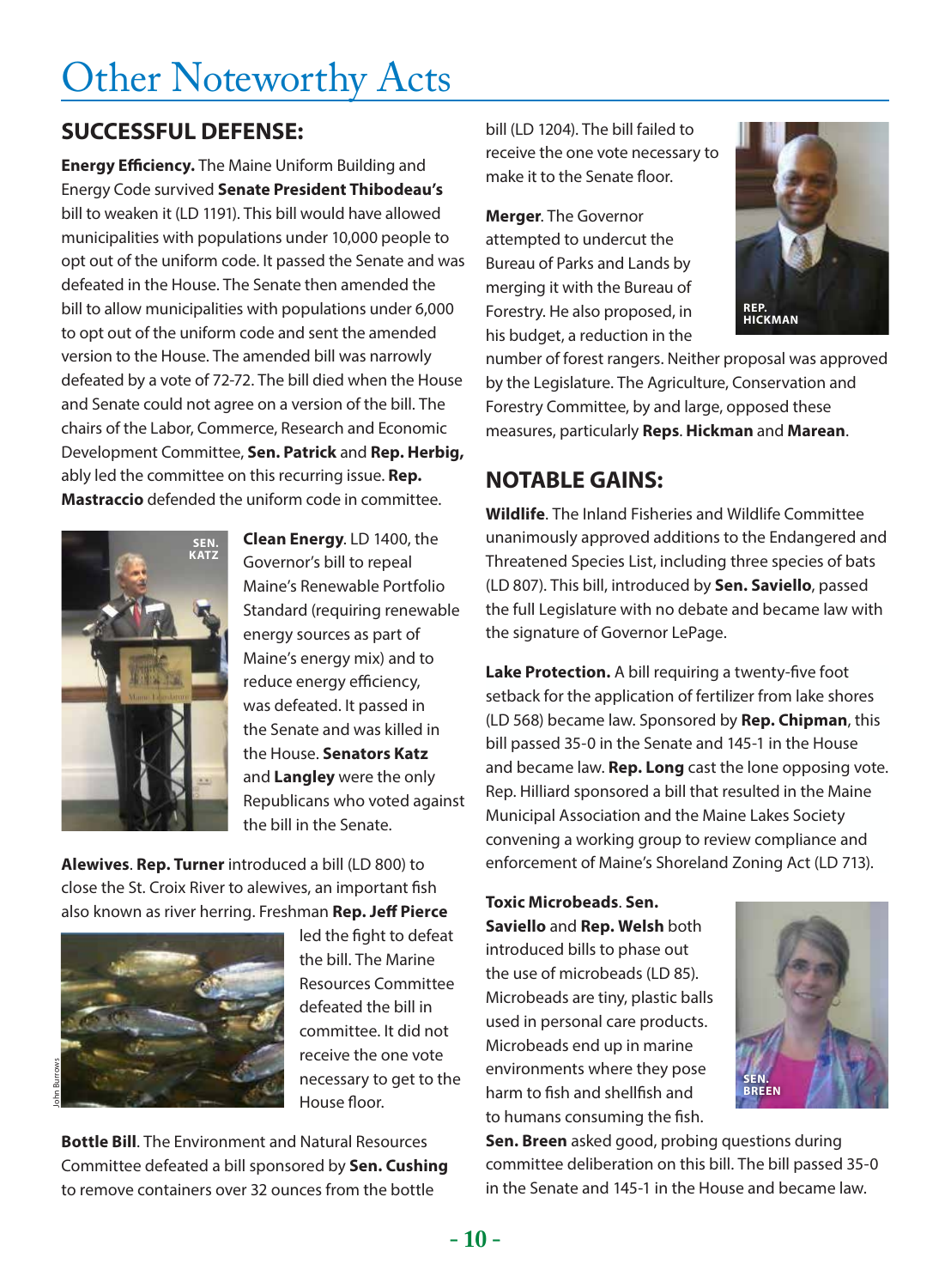#### **PROGRESS STALLED:**



**Climate Change:** Freshmen **Rep. Blume** sponsored a bill to help coastal communities assess and plan for sea level rise (LD 408). This bill passed in both legislative bodies but Governor LePage vetoed the bill and the House failed to override the veto. **Rep. Devin** also championed the

bill. Republican **Reps. Battle**, **Corey**, **Gillway**, **Foley**, **Hanington** and **Vachon** supported the override.

**Solar energy policy**. In 2015, no state solar policy advanced, but the Legislature did ask the Public Utilities



Commission to study alternatives to net energy billing. **Assistant House Majority Leader Gideon** introduced a bill to establish state goals for solar energy production and otherwise advance solar power (LD 1263). **Sen. Saviello** introduced a bill to increase access to solar energy for

farmers (LD 1073), which will be taken up again in 2016. **Rep. Pouliot** introduced a bill to provide rebates to people who paired solar with heat pumps (LD 1355), which did not gain traction in committee. On the Energy, Utilities and Technology Committee, **Chairs Woodsome** and **Dion** and **Reps**. **Babbidge**, **Higgins** and **Rykerson** advocated for incentives to use solar power.

**Toxic Chemicals: Assistant Majority Leader Gideon** introduced a bill to strengthen the Kids Safe Products Act (LD 948), cosponsored by Republicans **Sen**. **Baker** and **Rep**. **White**. The bill resulted in an agreement to work more collaboratively with the Department of Environmental Protection on toxic product reduction. **Sen. Saviello** fostered the agreement with **Rep. Gideon**.

**Rep. Goode** sponsored a bill to address worker exposure to chemicals in the workplace (LD 1165). The bill passed in the House but was rejected by the Senate and died between the legislative bodies.

**Rep. Gattine** introduced a bill (LD 1162) to increase access to safe drinking water by testing wells for arsenic and other toxic chemicals. **Reps. Hilliard** and **Vachon** were champions of the bill, which was passed by the Legislature. The bill was then vetoed by the



Governor and the House failed to override the veto. **Sen. Saviello** also sponsored a bill to support low income families in purchasing treatment for arsenic in drinking water (LD 937), which failed to pass.

**Rep. Burstein** sponsored bills to ban the use of polystyrene used in thermal plastic cups and containers (LD 468) and to provide more education on BPA (LD 667). **Rep. Daughtry** introduced bills to restrict the use of pesticides on school grounds (LD 708) and to ban the use of coal tar sealant (LD



1208). **Reps. Cooper**, **Devin** and **Rykerson** introduced bills to limit or ban the use of plastic bags. These worthy ideas did not survive the legislative gambit.

## **MCV Honors Legacy of Rep. Bill Noon**



**Rep. Bill Noon** of Springvale passed away on July 15, 2015 after fighting a courageous battle with lymphoma. Bill was an organic sheep farmer and carpenter who brought his farming expertise to the Agriculture, Conservation and Forestry Committee, where he

served during the 126<sup>th</sup> and the first session of the 127<sup>th</sup> Legislatures. We are grateful for his legacy as a champion of conservation and extend our sincere sympathies to his family.<br>
Agr<br>
served during the 126<sup>th</sup> a<br>
127<sup>th</sup> Legislatures. We are<br>
a champion of conservat<br>
sympathies to his family.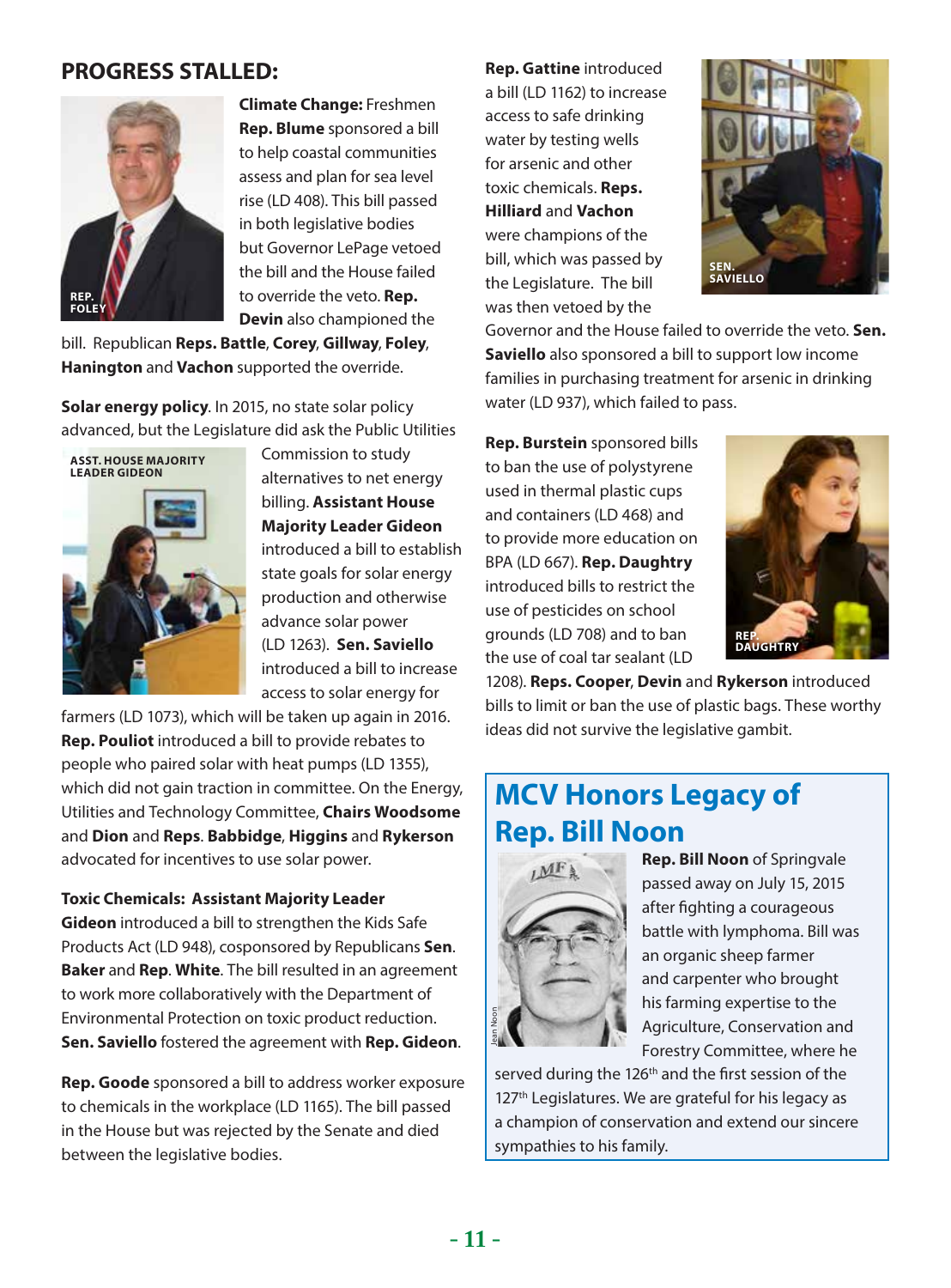# $2015$  House Directory How to use this directory:

- 138 **Alley Sr., Robert W.** (D BEALS) H: (207) 497-5562 • C: (207) 263-4442 Robert.Alley@legislature.maine.gov
- 67 **Austin, Susan M. W.** (R GRAY) (207) 657-4100 Susan.Austin@legislature.maine.gov
- 8 **Babbidge, Christopher W.** (D KENNEBUNK) (207) 985-3332 Christopher.Babbidge@legislature.maine.gov
- 35 **Bates, Dillon** (D WESTBROOK) (207) 570-1075 • Dillon.Bates@legislature.maine.gov
- 33 **Battle, Kevin J.** (R SOUTH PORTLAND) (207) 831-6962 • Kevin.Battle@legislature.maine.gov

 **Bear, Henry John** (HOULTON BAND OF MALISEET INDIANS) (207) 694-4190 • Henry.Bear@legislature.maine.edu

- 2 **Beavers, Roberta B**. (D SOUTH BERWICK) (207) 748-3432 • Roberta.Beavers@legislature.maine.gov
- 110 **Beck, Henry E. M.** (D WATERVILLE) (207) 837-4343 • Henry.Beck@legislature.maine.gov
- 93 **Beebe-Center, Pinny** (D ROCKLAND) (207) 596-3937 Pinny.Beebe-Center@legislature.maine.gov
- **63 Bickford, Bruce A. (R AUBURN)** (207) 740-0328 Bruce.Bickford@legislature.maine.gov
- 114 **Black, Russell J.** (R WILTON) (207) 491-4667 • Russell.Black@legislature.maine.gov
	- 3 **Blume, Lydia** (D YORK) H: (207) 363-9234 • C: (207) 363-9235 Lydia.Blume@legislature.maine.gov
- 61 **Brooks, Heidi E.** (D LEWISTON) (207) 740-5229 • Heidi.Brooks@legislature.maine.gov
- 24 **Bryant, Mark E.** (D WINDHAM) (207) 892-6591 • Mark.Bryant@legislature.maine.gov
- 113 **Buckland, Andrew Russell** (R FARMINGTON) H: (207) 779-0587 • C: (207) 491-7690 Andrew.Buckland@legislature.maine.gov
- **96 Burstein, Christine S. (D LINCOLNVILLE)** (207) 735-7007 Christine.Burstein@legislature.maine.gov
- 21 **Campbell Sr., James J.** (I NEWFIELD) (207) 793-2396
- 130 **Campbell, Richard H.** (R ORRINGTON) H: (207) 745-7748 • C: (207) 745-7748 Richard.Campbell@legislature.maine.gov
- 46 **Chace, Paul** (R DURHAM) (207) 240-9300 • Paul.Chace@legislature.maine.gov

- **Daughtry, Matthea E. L.** (D BRUNSWICK) Matthea.Daughtry@legislature.maine.gov District Contact your legislators to thank them or express your disappointment
- 133 **Chapman, Ralph (D BROOKSVILLE)** (207) 326-0899 Ralph.Chapman@legislature.maine.gov
- 15 **Chenette, Justin M.** (D SACO) (207) 590-3266 • Justin.Chenette@legislature.maine.gov
- 40 **Chipman, Benjamin M.** (I PORTLAND) H: (207) 318-4961 • C: (207) 318-4961 Benjamin.Chipman@legislature.maine.gov
- 47 **Cooper, Janice E.** (D YARMOUTH) H: (207) 847-3193 • C: (207) 233-9811 Janice.Cooper@legislature.maine.gov
- 25 **Corey, Patrick W.** (R WINDHAM) H: (207) 892-6164 • C: (207) 749-1336 Patrick.Corey@legislature.maine.gov
- 56 **Crafts, Dale J.** (R LISBON) H: (207) 353-5469 • C: (207) 576-4748 Dale.Crafts@legislature.maine.gov

 **DanaII, Matthew** (PASSAMAQUODDY TRIBE) Matthew.Dana@legislature.maine.gov

- **49 Daughtry, Matthea E.L. (D BRUNSWICK)** Matthea.Daughtry@legislature.maine.gov
- 101 **Davitt, James E.** (D HAMPDEN) (207) 862-8113 • James.Davitt@legislature.maine.gov
- 52 **DeChant, Jennifer L.** (D BATH) (207) 442-8486 • Jennifer.DeChant@legislature.maine.gov
- **90 Devin, Michael G. (D NEWCASTLE)** (207) 975-3132 • Michael.Devin@legislature.maine.gov
- 72 **Dillingham, Kathleen R. J.** (R OXFORD) (207) 744-2153 Kathleen.Dillingham@legislature.maine.gov
- 43 **Dion, Mark N.** (D PORTLAND) (207) 797-6341 • Mark.Dion@legislature.maine.gov
- 85 **Doore, Donna R.** (D AUGUSTA) (207) 592-6849 • Donna.Doore@legislature.maine.gov
- 121 **Duchesne, Robert S. (D HUDSON)** (207) 827-3782 • Robert.Duchesne@legislature.maine.gov
- 118 Dunphy, Larry C. (R EMBDEN) H: (207) 635-2831 • C: (207) 399-4963 Larry.Dunphy@legislature.maine.gov
- 122 **Dunphy, Michelle Ann** (D OLD TOWN) (207) 827-8989 Michelle.Dunphy@legislature.maine.gov
- 148 **Edgecomb, Anthony J.** (R FORT FAIRFIELD) (207) 484-8119 • Anthony.Edgecomb@legislature.maine.gov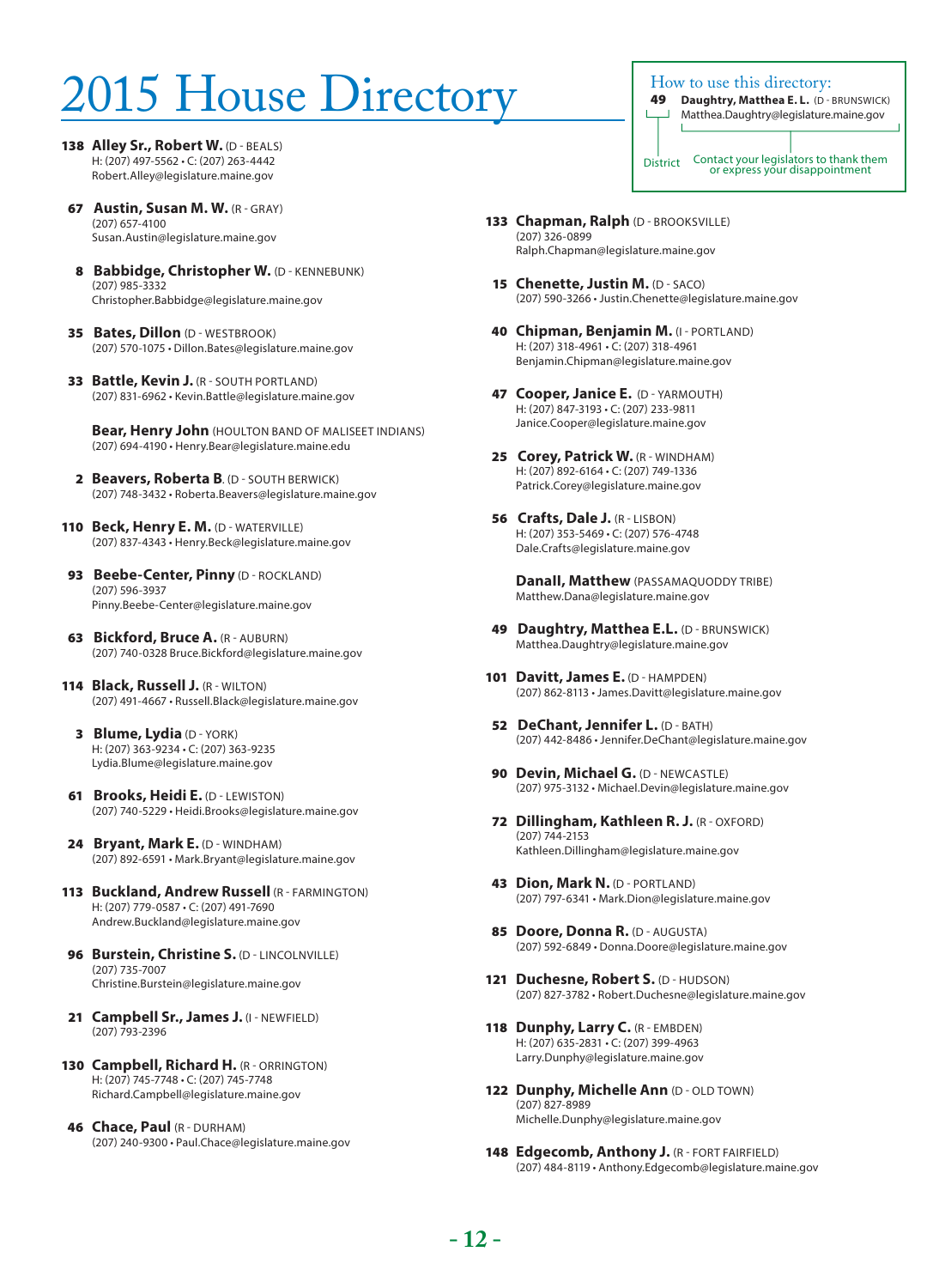- 65 **Espling, Ellie** (R NEW GLOUCESTER) (207) 891-8280 Eleanor.Espling@legislature.maine.gov
- 91 **Evangelos, Jeffrey** (U FRIENDSHIP) (207) 832-7378 Jeffrey.Evangelos@legislature.maine.gov
- 6 **Eves, Mark W.** (D NORTH BERWICK) Mark.Eves@legislature.maine.gov
- 37 Farnsworth, Richard R. (D PORTLAND) H: (207) 874-6399 • C: (207) 233-3814 Richard.Farnsworth@legislature.maine.gov
- 111 **Farrin, Bradlee Thomas** (R NORRIDGEWOCK) H: (207) 634-3074 • C: (207) 614-4123 Bradlee.Farrin@legislature.maine.gov
- 11 **Fecteau, Ryan M.** (D BIDDEFORD) (207) 289-4478 Ryan.Fecteau@legislature.maine.gov
- 7 **Foley, Robert A.** (R WELLS) H: (207) 646-2409 • C: (207) 590-2144 Robert.Foley@legislature.maine.gov
- 80 Fowle, Lori A. (D VASSALBORO) (207) 649-4863 • Lori.Fowle@legislature.maine.gov
- **100 Fredette, Kenneth Wade** (R NEWPORT) Kenneth.Fredette@legislature.maine.gov
- 124 Frey, Aaron M. (D BANGOR) (207) 249-9969 • Aaron.Frey@legislature.maine.gov
- **34 Gattine, Drew (D WESTBROOK)** (207) 409-3477 • Andrew.Gattine@legislature.maine.gov
- 20 Gerrish, Karen A. (R LEBANON) (207) 651-5452 • Karen.Gerrish@legislature.maine.gov
- **48 Gideon, Sara** (D FREEPORT) (207) 865-9593 • Sara.Gideon@legislature.maine.gov
- **74 Gilbert, Paul E.** (D JAY) (207) 897-5143 • Paul.Gilbert@legislature.maine.gov
- **98 Gillway, James S.** (R SEARSPORT) H: (207) 548-6429 • C: (207) 323-3250 James.Gillway@legislature.maine.gov
- **69 Ginzler, Phyllis A. (R BRIDGTON)** (207) 647-8257 • Phyllis.Ginzler@legislature.maine.gov
- **60 Golden, Jared F.** (D LEWISTON) (207) 402-4410 • Jared.Golden@legislature.maine.gov
- **127 Goode, Adam A.** (D BANGOR) (207) 991-7000 • Adam.Goode@legislature.maine.gov
- **83 Grant, Gay M.** (D GARDINER) H: (207) 582-5882 • C: (207) 215-3501 Gay.Grant@legislature.maine.gov
- **82 Greenwood, Randall Adam** (R WALES) H: (207) 375-7188 • C: (207) 754-6604 Randall.Greenwood@legislature.maine.gov
- **12 Grohman, Martin J.** (D BIDDEFORD) (207) 283-1476 • Martin.Grohman@legislature.maine.gov
- **102 Guerin, Stacey K.** (R GLENBURN) H: (207) 884-7118 • C: (207) 249-0472 Stacey.Guerin@legislature.maine.gov
- **32 Hamann, Scott M.** (D SOUTH PORTLAND) H: (207) 233-2951 • C: (207) 233-2951 Scott.Hamann@legislature.maine.gov
- **142 Hanington, Sheldon Mark** (R LINCOLN) (207)403-3579 • Sheldon.Hanington@legislature.maine.gov
- **87 Hanley, Jeffery P.** (R PITTSTON) H: (207) 582-1524 • C: (207) 402-4634 Jeffery.Hanley@legislature.maine.gov
- **36 Harlow, Denise Patricia** (D PORTLAND) (207) 409-0870 • Denise.Harlow@legislature.maine.gov
- **89 Hawke, Stephanie** (R BOOTHBAY HARBOR) (207) 380-6803 • Stephanie.Hawke@legislature.maine.gov
- **117 Head, Frances M.** (R BETHEL) (207) 650-1351 • Frances.Head@legislature.maine.gov
- **97 Herbig, Erin D.** (D BELFAST) (207) 542-7654 • Erin.Herbig@legislature.maine.gov
- **73 Herrick, Lloyd C.** (R PARIS) (207) 514-0414 • Lloyd.Herrick@legislature.maine.gov
- **81 Hickman, Craig V.** (D WINTHROP) (207) 377-3276 • Craig.Hickman@legislature.maine.gov
- **120 Higgins, Norman E.** (R DOVER-FOXCROFT) (207) 564-8214 • Norman.Higgins@legislature.maine.gov
- **76 Hilliard, Gary L.** (R BELGRADE) H: (207) 495-3677 C: (207) 415-8124 Gary.Hilliard@legislature.maine.gov
- **55 Hobart, Brian D.** (R BOWDOINHAM) (207) 666-3075 • Brian.Hobart@legislature.maine.gov
- **14 Hobbins, Barry J.** (D SACO) (207) 229-8996 • Barry.Hobbins@legislature.maine.gov
- 13 **Hogan, George W.** (D OLD ORCHARD BEACH) (207) 423-4293 • George.Hogan@legislature.maine.gov
- **135 Hubbell, Brian L.** (D BAR HARBOR) (207) 288-3947 • Brian.Hubbell@legislature.maine.gov
- **4 Hymanson, Patricia** (D YORK) (207) 363-8353 • Patricia.Hymanson@legislature.maine.gov
- **41 Jorgensen, Erik C.** (D PORTLAND) (207) 939-7120 • Erik.Jorgensen@legislature.maine.gov
- **22 Kinney, Jonathan L.** (R LIMINGTON) (207) 637-2366 • Jonathan.Kinney@legislature.maine.gov
- **99 Kinney, MaryAnne** (R KNOX) (207) 907-8420 • MaryAnne.Kinney@legislature.maine.gov
- **125 Kornfield, Victoria P.** (D BANGOR) (207) 947-7224 • Victoria.Kornfield@legislature.maine.gov
- **92 Kruger, Chuck (D-THOMASTON)** (207) 354-8239 • Charles.Kruger@legislature.maine.gov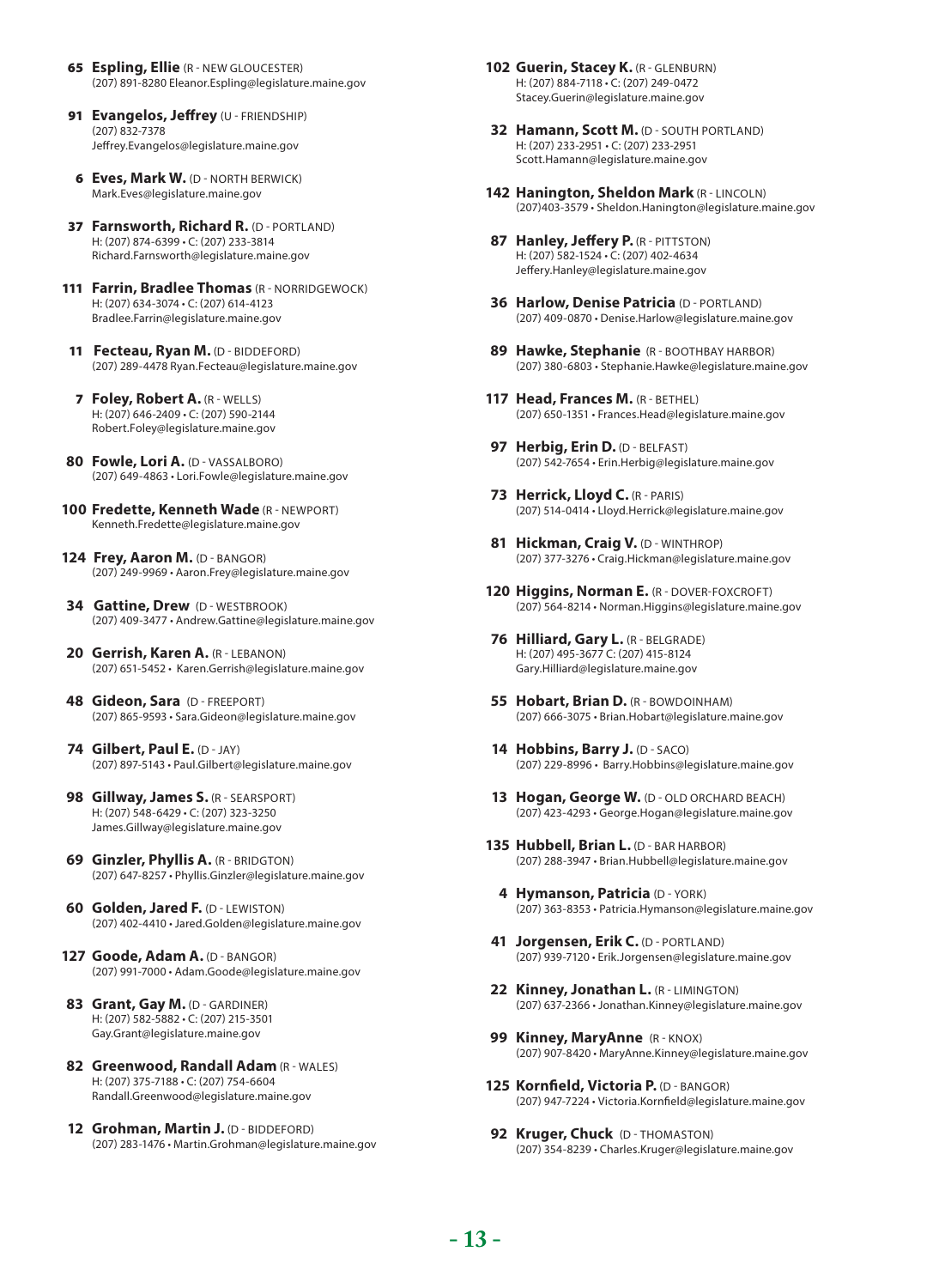- **134 Kumiega III, Walter A.** (D DEER ISLE) (207) 479-5459 • Walter.Kumiega@legislature.maine.gov
- **58 Lajoie, Michel A. (D LEWISTON)** H: (207) 783-1927 • C: (207) 713-7119 Michel.Lajoie@legislature.maine.gov
- **137 Lockman, Lawrence E.** (R AMHERST) H: (207) 584-5900 • C: (207) 460-6518 Lawrence.Lockman@legislature.maine.gov
- **145 Long, Ricky D.** (R SHERMAN) H: (207) 365-4704 • C: (207) 267-1828 Ricky.Long@legislature.maine.gov
- **109 Longstaff, Thomas R. W.** (D WATERVILLE) (207) 872-6617 • Thomas.Longstaff@legislature.maine.gov
- **132 Luchini, Louis J.** (D ELLSWORTH) (207) 664-4699 • Louis.Luchini@legislature.maine.gov
- 129 Lyford, Peter A. (R EDDINGTON) Peter.Lyford@legislature.maine.gov
- 140 Maker, Joyce A. (R CALAIS) (207) 454-2327 • Joyce.Maker@legislature.maine.gov
- **136 Malaby, Richard S.** (R HANCOCK) H: (207) 422-3146 • C: (207) 266-3710 Richard.Malaby@legislature.maine.gov
- **16 Marean, Donald G.** (R HOLLIS) H: (207) 727-5527 • C: (207) 653-8927 Donald.Marean@legislature.maine.gov
- **151 Martin, John L.** (D EAGLE LAKE) (207) 444-5556 • John.Martin@legislature.maine.gov
- **150 Martin, Roland Danny** (D SINCLAIR) H: (207) 543-6165 • C: (207) 231-1358 Roland.Martin@legislature.maine.gov
- **18 Mastraccio, Anne-Marie** (D SANFORD) (207) 324-8692 Anne-Marie.Mastraccio@legislature.maine.gov
- **107 McCabe, Jeff M.** (D SKOWHEGAN) (207) 474-5402 • Jeffrey.McCabe@legislature.maine.gov
- **66 McClellan, Michael D.** (R RAYMOND) H: (207) 655-4438 • C: (207) 329-6148 Michael.McClellan@legislature.maine.gov
- **51 McCreight, Joyce** (D HARPSWELL) (207) 449-3293 • Joyce.McCreight@legislature.maine.gov
- **149 McElwee, Carol A.** (R CARIBOU) H: (207) 498-8605 • C: (207) 551-7574 Carol.McElwee@legislature.maine.gov
- **27 McLean, Andrew J.** (D GORHAM) H: (207) 939-8482 • C: (207) 939-8482 Andrew.McLean@legislature.maine.gov
- **62 Melaragno, Gina M.** (D AUBURN) (207)740-8860 • Gina.Melaragno@legislature.maine.gov

 **Mitchell, Wayne T.** (D - PENOBSCOT NATION) (207) 827-0392 • Wayne.Mitchell@legislature.maine.gov

**30 Monaghan, Kimberly J.** (D - CAPE ELIZABETH) (207) 749-9443 • Kimberly.Monaghan@legislature.maine.gov

- **38 Moonen, Matthew W.** (D PORTLAND) (207) 332-7823 • Matthew.Moonen@legislature.maine.gov
- **31 Morrison, Terry K.** (D SOUTH PORTLAND) H: (207) 831-0828 • C: (207) 831-0828 Terry.Morrison@legislature.maine.gov
- **78 Nadeau, Catherine M.** (D WINSLOW) H: (207) 873-2025 • C: (207) 557-1587 Catherine.Nadeau@legislature.maine.gov
- **19 Noon, William F. (deceased)** (D SANFORD) (207) 432-1790 • William.Noon@legislature.maine.gov
- **77 Nutting, Robert W.** (R OAKLAND) (207) 465-7139 • Bob.Nutting@legislature.maine.gov
- **5 O'Connor, Beth A.** (R BERWICK) H: (207) 698-7899 • C: (207) 289-9047 Beth.O'Connor@legislature.maine.gov
- 10 **Parry, Wayne R.** (R ARUNDEL) (207) 286-9145 • Wayne.Parry@legislature.maine.gov
- **115 Peterson, Matthew J. (D RUMFORD)** (207) 776-8051 • Matthew.Peterson@legislature.maine.gov
- **108 Picchiotti, John Joseph** (R FAIRFIELD) H: (207) 453-2137 • C: (207) 692-7226 John.Picchiotti@legislature.maine.gov
- **116 Pickett, Richard A.** (R DIXFIELD) (207) 645-4893 • Richard.Pickett@legislature.maine.gov
- **53 Pierce, Jeffrey K.** (R DRESDEN) H: (207) 737-9051 • C: (207) 441-3006 Jeffrey.Pierce@legislature.maine.gov
- **44 Pierce, Teresa S.** (D FALMOUTH) H: (207) 781-7144 • C: (207) 415-8631 Teresa.Pierce@legislature.maine.gov
- **86 Pouliot, Matthew G. (R AUGUSTA)** H: (207) 287-1440 • C: (207) 441-9418 Matthew.Pouliot@legislature.maine.gov
- **68 Powers, Christine B. (D NAPLES)** H: (207) 318-2511 • C: (207) 318-2511 Christine.Powers@legislature.maine.gov
- **17 Prescott, Dwayne W. (R WATERBORO)** (207) 206-5771 • Dwayne.Prescott@legislature.maine.gov
- **103 Reed, Roger E.** (R CARMEL) (207) 848-5136 • Roger.Reed@legislature.maine.gov
- **59 Rotundo, Margaret R.** (D LEWISTON) (207) 784-3259 • Margaret.Rotundo@legislature.maine.gov
- **39 Russell, Diane M. (D PORTLAND)** (207) 272-9182 • Diane.Russell@legislature.maine.gov
- **1 Rykerson, Deane** (D KITTERY) Deane.Rykerson@legislature.maine.gov
- **26 Sanborn, Linda F.** (D GORHAM) (207) 939-2879 • Linda.Sanborn@legislature.maine.gov
- **88 Sanderson, Deborah J. (R CHELSEA)** H: (207) 623-2168 • C: (207) 376-7515 Deborah.Sanderson@legislature.maine.gov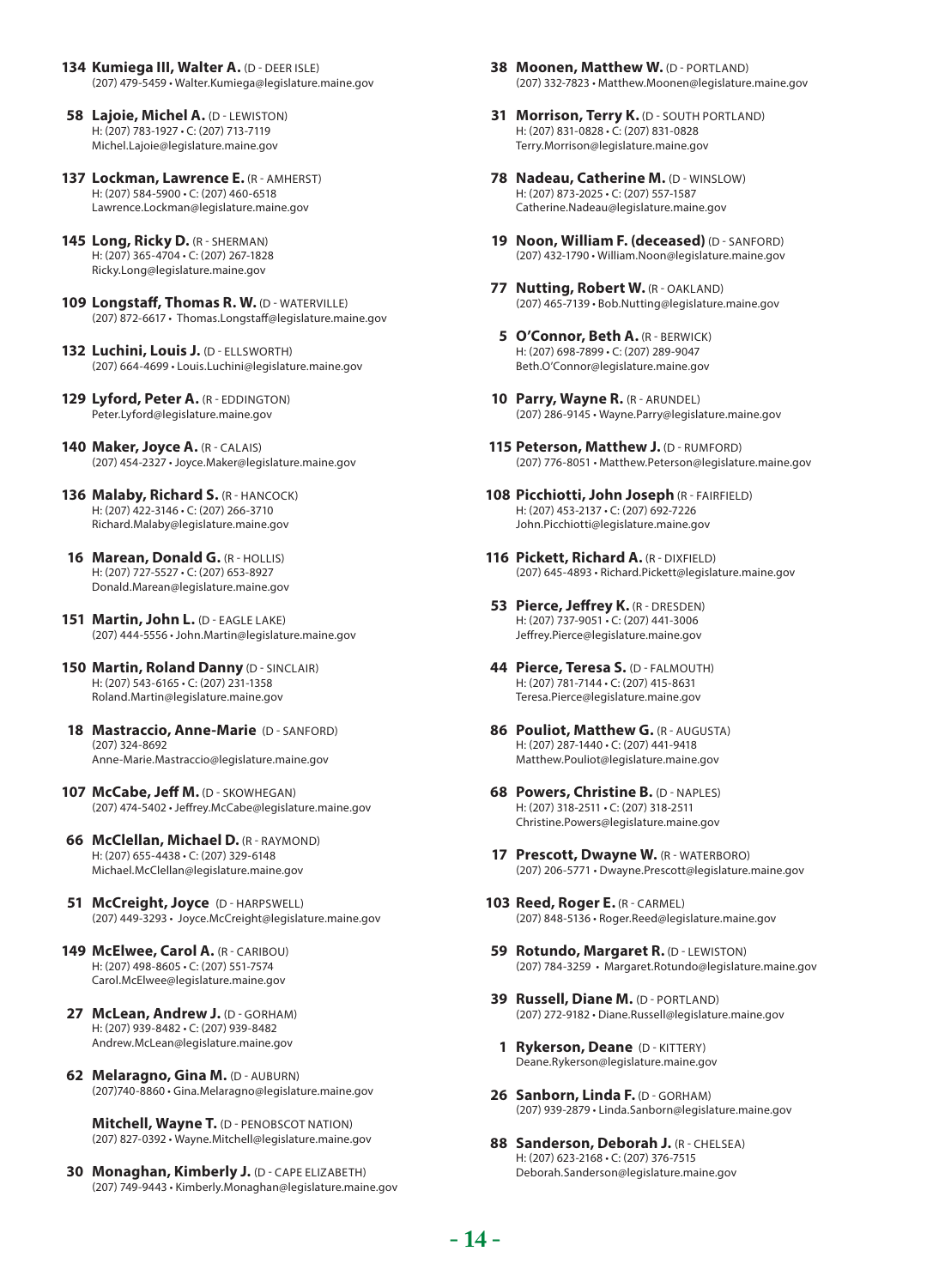- 147 Saucier, Robert J. (D PRESOUE ISLE) (207) 227-1160 • Robert.Saucier@legislature.maine.gov
- **64 Sawicki, David P. (R AUBURN)** (207) 753-6312 • David.Sawicki@legislature.maine.gov
- **126 Schneck, John C.** (D BANGOR) (207) 942-7886 • John.Schneck@legislature.maine.gov
	- **9 Seavey, H. Stedman** (R KENNEBUNKPORT) H: (207) 967-5991 • C: (207) 590-1597 Stedman.Seavey@legislature.maine.gov
- 23 Shaw, Michael A. (D STANDISH) (207) 787-4352 • Michael.Shaw@legislature.maine.gov
- 144 Sherman, Roger L. (R HODGDON) H: (207) 532-7073 • C: (207) 532-8711 Roger.Sherman@legislature.maine.gov
- **106 Short Jr., Stanley Byron** (D PITTSFIELD) H: (207) 487-4944 • C: (207) 660-2434 Stanley.Short@legislature.maine.gov
- 28 Sirocki, Heather W. (R SCARBOROUGH) H: (207) 883-5609 • C: (207) 730-6602 Heather.Sirocki@legislature.maine.gov
- **112 Skolfield, Thomas H.** (R WELD) (207) 585-2638 • Thomas.Skolfield@legislature.maine.gov
- 143 Stanley, Stephen S. (D MEDWAY) (207) 746-5371 • Stephen.Stanley@legislature.maine.gov
- **119 Stearns, Paul A. (R GUILFORD)** (207) 876-3242 • Paul.Stearns@legislature.maine.gov
- **105 Stetkis, Joel R. (R CANAAN)** (207) 399-7801 • Joel.Stetkis@legislature.maine.gov
- **42 Stuckey, Peter C. (D PORTLAND)** H: (207) 773-3345 • C: (207) 479-4886 Peter.Stuckey@legislature.maine.gov
- 95 **Sukeforth, Gary E. (U APPLETON)** (207) 975-3020 • Gary.Sukeforth@legislature.maine.gov
- **54 Tepler, Denise A. (D TOPSHAM)** (207) 729-4018 • Denise.Tepler@legislature.maine.gov
- **79 Theriault, Timothy S. (R CHINA)** H: (207)968-2641 • C: (207)649-4434 Timothy.Theriault@legislature.maine.gov
- **75 Timberlake, Jeffrey L. (R TURNER)** H: (207) 225-6016 • C: (207) 754-6000 Jeffrey.Timberlake@legislature.maine.gov
- 45 Timmons, Michael J. (R CUMBERLAND) H: (207) 829-4856 • C: (207) 653-9783 Michael.Timmons@legislature.maine.gov
- 123 Tipping-Spitz, Ryan D. (D ORONO) (207) 866-4333 • Ryan.Tipping-Spitz@legislature.maine.gov
- **50 Tucker, Ralph L.** (D BRUNSWICK) (207) 725-7639 • Ralph.Tucker@legislature.maine.gov
- **139 Tuell, William R. (R EAST MACHIAS)** (207) 271-8521 • William.Tuell@legislature.maine.gov
- **141 Turner, Beth P. (R BURLINGTON)** H: (207) 732-4625 • C: (207) 403-3383 Beth.Turner@legislature.maine.gov
- **29 Vachon, Karen** (R SCARBOROUGH) H: (207) 883-4715 • C: (207) 883-4715 Karen.Vachon@legislature.maine.gov
- 128 Verow, Arthur C. (D BREWER) H: (207) 989-7032 • C: (207) 852-0783 Arthur.Verow@legislature.maine.gov
- **70 Wadsworth, Nathan J. (R HIRAM)** (207) 838-7451 • Nathan.Wadsworth@legislature.maine.gov
- 104 Wallace, Raymond A. (R DEXTER) (207) 270-8041 • Raymond.Wallace@legislature.maine.gov
- 131 Ward, Karleton S. (R DEDHAM) (207) 843-7546 • Karleton.Ward@legislature.maine.gov
- 84 Warren, Charlotte (D HALLOWELL) (207) 441-9116 • Charlotte.Warren@legislature.maine.gov
- **94 Welsh, Joan W. (D ROCKPORT)** (207) 236-6554 • Joan.Welsh@legislature.maine.gov
- **146 White, Dustin Michael** (R WASHBURN) (207)227-8756 • Dustin.White@legislature.maine.gov
- **71 Winsor, Tom J.** (R NORWAY) (207) 527-2233 • Tom.Winsor@legislature.maine.gov
- **57 Wood, Stephen J. (R SABATTUS)** (207) 740-3723 • Stephen.Wood@legislature.maine.gov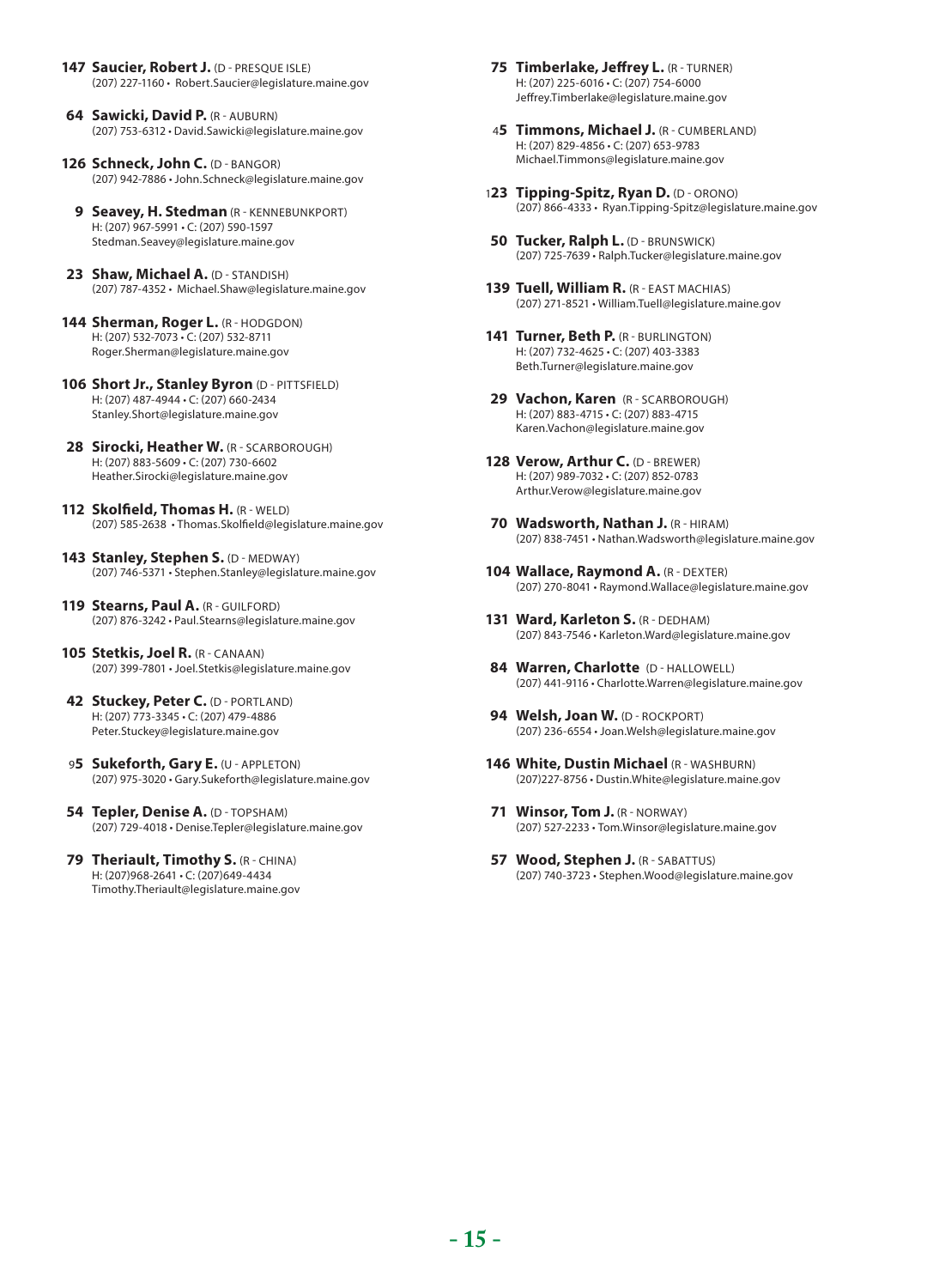# 015 Senate Directory

- **27 Alfond, Justin L.** (D CUMBERLAND) (207) 232-4187 • justin@justinalfond.com
- **23 Baker, Linda L.** (R SAGADAHOC) (207) 729-8381 • Linda.Baker@legislature.maine.gov
- **20 Brakey, Eric L.** (R ANDROSCOGGIN) (207) 406-0897 • Eric.Brakey@legislature.maine.gov
- **25 Breen, Catherine** (D CUMBERLAND) (207) 392-6142 • Catherine.Breen@legislature.maine.gov
- **6 Burns, David C.** (R WASHINGTON) (207) 733-8856 • SenDavid.Burns@legislature.maine.gov
- **34 Collins, Ronald F. (R YORK)** (207) 985-2485 • rcollins7@maine.rr.com
- **10 Cushing III, Andre E.** (R PENOBSCOT) (207) 449-1358 • andre@andrecushing.com
- 16 **Cyrway, Scott W.** (R KENNEBEC) (207) 453-7787 • Scott.Cyrway@legislature.maine.gov
- **4 Davis Sr., Paul T.** (R PISCATAQUIS) H:(207) 876-4047 • C: (207) 343-0258 Paul.Davis@legislature.maine.gov
- **26 Diamond, G. William** (D CUMBERLAND) H:(207) 892-8941 • C: (207) 650-4713 diamondhollyd@aol.com
- **5 Dill, James F.** (D PENOBSCOT) H:(207) 827-3498 • C: (207) 949-2155 jdill@umext.maine.edu
- **32 Dutremble, David E.** (D YORK) (207) 229-6587 • ddutrem1@gmail.com
- **1 Edgecomb, Peter** (R AROOSTOOK) (207) 496-3188 • Peter.Edgecomb@legislature.maine.gov
- 24 **Gerzofsky, Stanley J.** (D CUMBERLAND) (207) 373-1328 • stan1340@aol.com
- **9 Gratwick, Geoffrey M. (D PENOBSCOT)** (207) 947-0637 • SenGeoff.Gratwick@legislature.maine.gov
- **19 Hamper, James M.** (R OXFORD) (207) 539-4586 • senatorhamp@gmail.com
- **28 Haskell, Anne M.** (D CUMBERLAND) (207) 712-1244 • annehask@maine.rr.com
- **35 Hill, Dawn** (D YORK) (207) 337-3689 • Dawn.Hill@legislature.maine.gov
- **13 Johnson, Christopher K.** (D LINCOLN) (207) 549-3358 • chris@dirigo.net
- 15 Katz, Roger J. (R KENNEBEC) (207) 622-9921 • Roger.Katz@legislature.maine.gov
- **7 Langley, Brian D.** (R HANCOCK) (207) 667-0625 • Brian.Langley@legislature.maine.gov
- 21 Libby, Nathan L. (D ANDROSCOGGIN) (207) 399-7993 • nathan.libby@gmail.com
- **22 Mason, Garrett Paul** (R ANDROSCOGGIN) (207) 577-1521 • Garrett.Mason@legislature.maine.gov
- 14 **McCormick, Earle L.** (R KENNEBEC) (207) 724-3228 • demccormick@tds.net
- 29 **Millett, Rebecca J.** (D CUMBERLAND) (207) 415-3903 • senrebeccamillett@gmail.com
- 12 **Miramant, David R. (D KNOX)** (207) 236-4845 • davemiramant@gmail.com
- 18 **Patrick, John L.** (D OXFORD) (207) 364-7666 • johnpat2000@hotmail.com
- **8 Rosen, Kimberley C.** (R HANCOCK) (207) 469-3779 • Kimberley.Rosen@legislature.maine.gov
- **17 Saviello, Thomas B.** (R FRANKLIN) (207) 645-3420 • drtom16@hotmail.com
- **11 Thibodeau, Michael D.** (R WALDO) (207) 223-5177 • SenatorThibodeau@aol.com
- **31 Valentino, Linda M.** (D YORK) H:(207) 282-5227 • C: (207) 205-0077 senatorvalentino@gmail.com
- **30 Volk, Amy F.** (R CUMBERLAND) H:(207) 883-1963 • C: (207) 229-5091 Amy.Volk@legislature.maine.gov
- **3 Whittemore, Rodney L.** (R SOMERSET) (207) 474-6703 • rodwhittemore@gmail.com
- **2 Willette, Michael James** (R AROOSTOOK) (207) 227-5989 • Mikeblackbear@gmail.com
- **33 Woodsome, David** (R YORK) (207) 432-5643 • David.Woodsome@legislature.maine.gov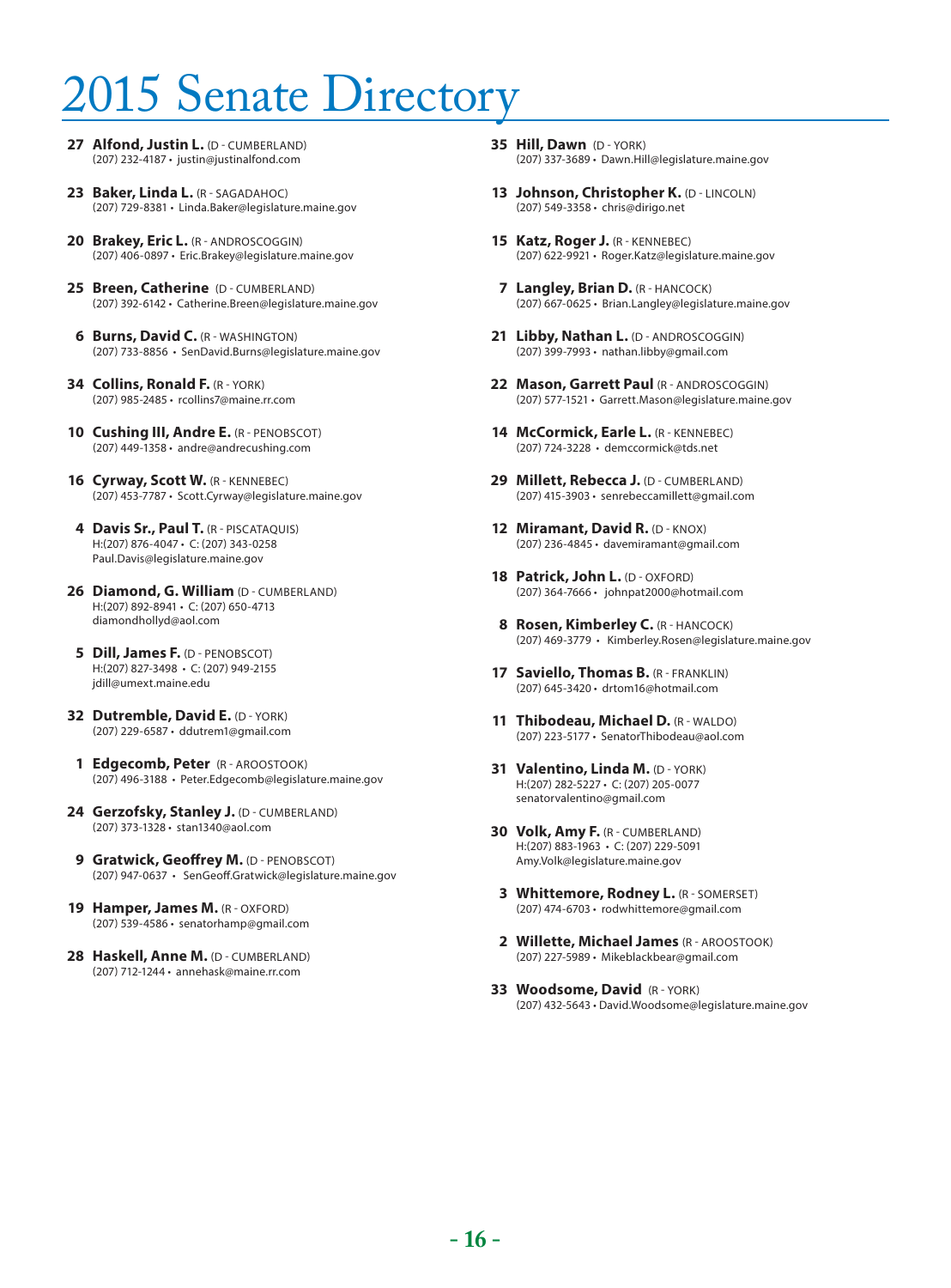| <b>Allen Support Maine Conservation Voters!</b>                                                                                        |
|----------------------------------------------------------------------------------------------------------------------------------------|
| Mainers deserve to know the facts about their elected officials.<br>I want to support publications like MCV's Environmental Scorecard. |
| $\Box$ \$35 $\Box$ \$50 $\Box$ \$100 $\Box$ \$250 $\Box$ \$500 $\Box$ Other \$                                                         |
| $\Box$ I'm enclosing a check made payable to Maine Conservation Voters.                                                                |
| Charge my credit card $\Box$ VISA $\Box$ (assetsing $\Box$                                                                             |
| _ Exp. Date:________________                                                                                                           |
| Name on Card: Name on Card: Name on Card: Name on Card: Name on Card: Name on Card: Name on Card: Name on Card                         |
|                                                                                                                                        |
| I authorize Maine Conservation Voters to charge my credit card in accordance with the information above.                               |
| Date:<br>Signature (as it appears on the credit card):<br>Signature (as it appears on the credit card):                                |
| My email address is<br>$\Box$ Sign me up for MCV action alerts and updates.                                                            |
|                                                                                                                                        |

*Contributions to MCV support political action to protect Maine's environment and are not tax deductible.*

 $\frac{1}{2}$ 

 $\frac{1}{6}$ 

 $\frac{1}{6}$ 

Save a stamp - donate online at www.maineconservation.org/donate